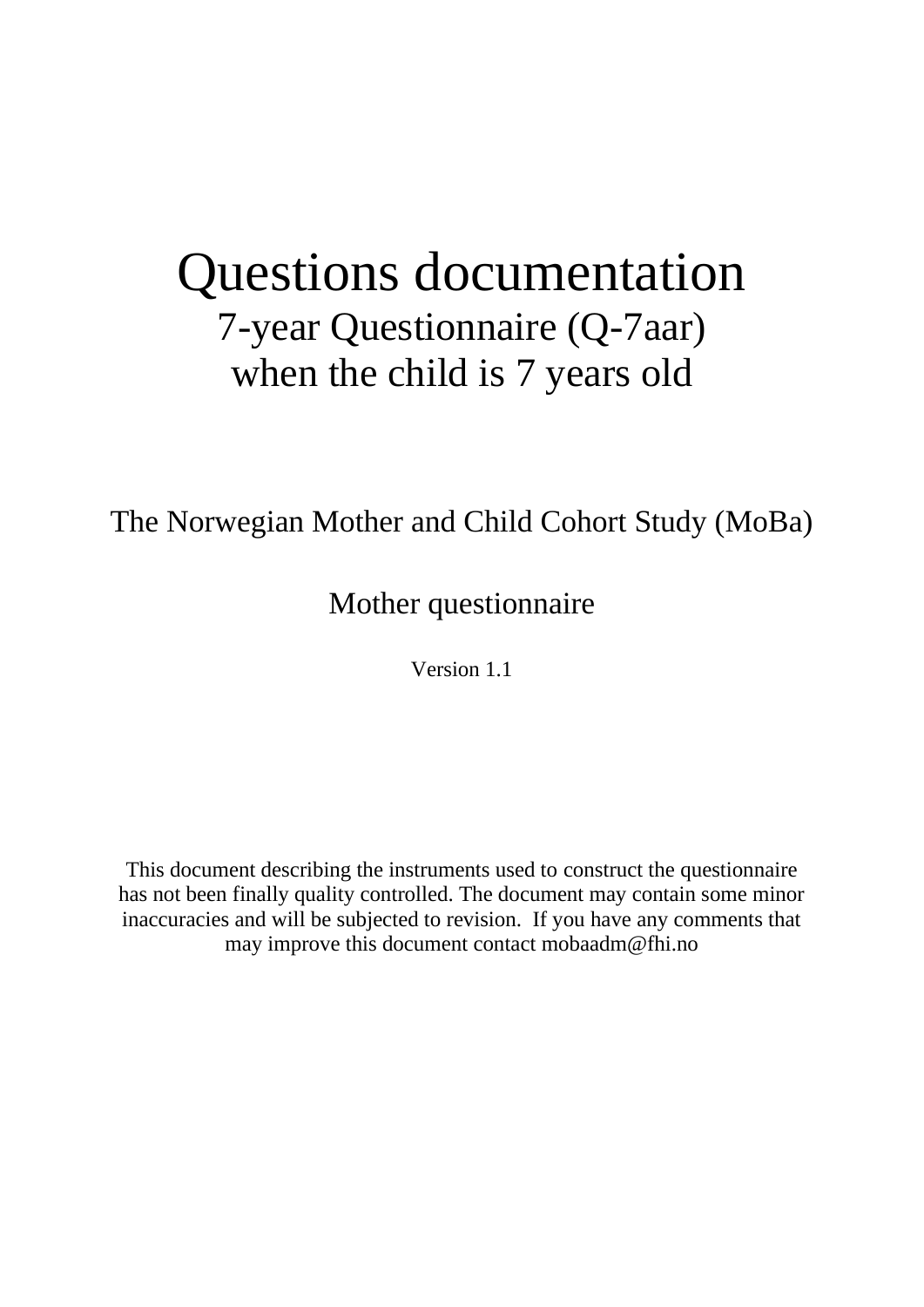### **LIST OF CONTENT**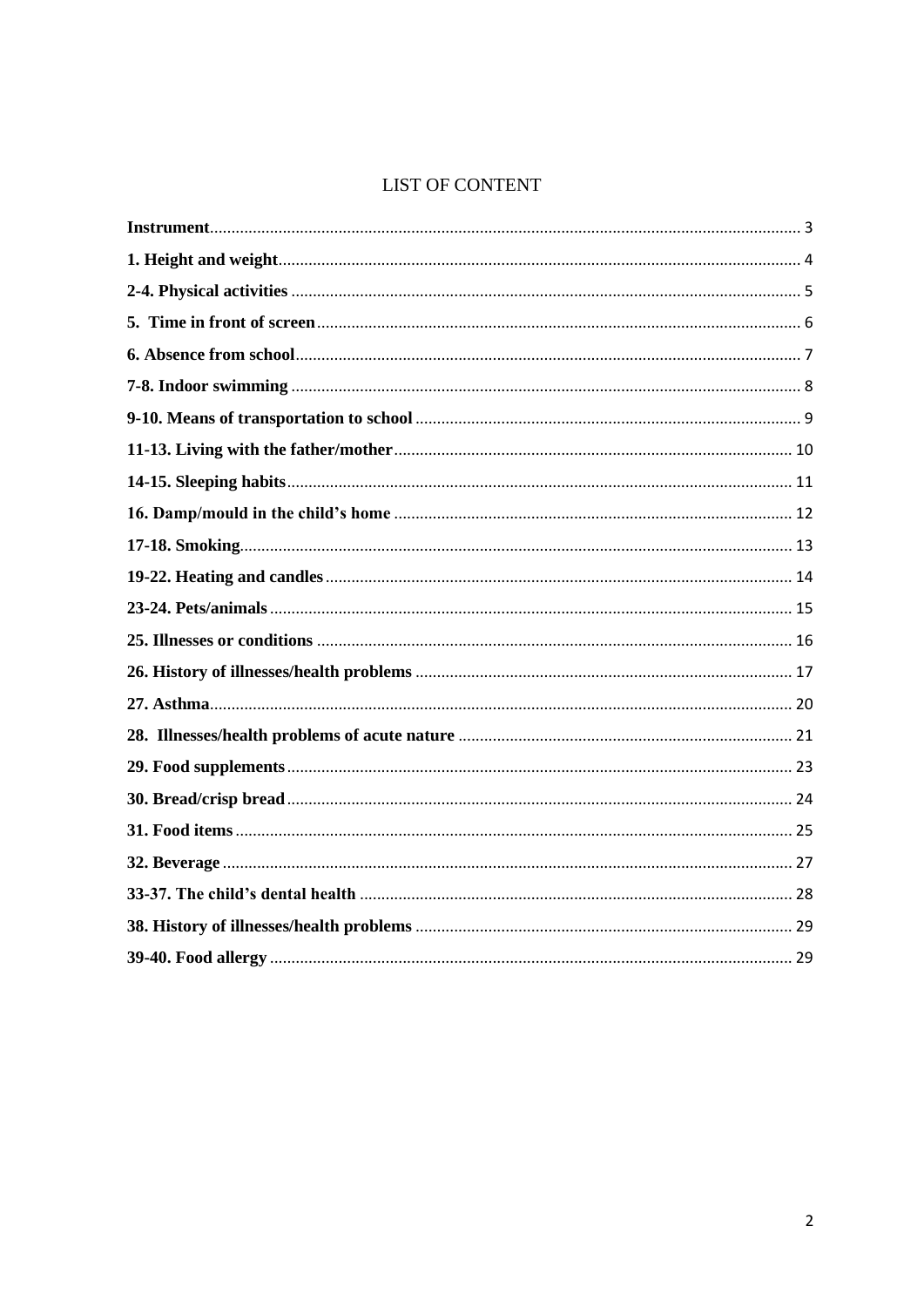Changelog**:**

| <b>Version</b> | Date/responsible    | <b>Changes</b>                                                                                                                    |
|----------------|---------------------|-----------------------------------------------------------------------------------------------------------------------------------|
| 1.0            | $3.2016$ /Fufen Jin | First version                                                                                                                     |
| 1.1            | 10.2021/moba data   | Added variable names. Corrected two tables; 40 Food<br>allergy, and A-version table related to 28. "Illnesses/Health<br>problems" |
|                |                     |                                                                                                                                   |
|                |                     |                                                                                                                                   |
|                |                     |                                                                                                                                   |

#### <span id="page-2-0"></span>**MODEL STRUCTURE OF WHAT IS PRESENTED PER INSTRUMENT / SECTION**

#### **Instrument**

#### **1. Name of original instrument/question:**

Original name of scale (*no name* if only single question) List wording of questions included in the section (with number from questionnaire in front) and write response categories (with values used in the dataset)

#### **2. Description of original scale or selection of items used**

Description of analytical approaches for selecting just a sample of items from a scale If single question. NOT RELEVANT

If selection of established short version, make referral to literature and/or use Where does the O/scale come from, what is it meant to measure. Description of number of items, subscales. Where the Q/scale has been used and any information that give insight into what instrument this is.

Primary references of the instrument as well as important secondary publications if relevant.

#### **3. Rationale for choosing the instrument:**

What is it meant to measure and IF RELEVANT: Why this is a good measure.

### **4. Modifications:**

Describe modifications during the study from one version to another. Write if omitted or added from one version to another

#### **NOTE 1:**

Q-7aar has 3 versions (A, B, and C). This instrument documentation is based on version C.

### **NOTE 2:**

Questions to which the answers are written into open text fields are annotated with two variable names. The first indicates whether or not there is text; the second contains the actual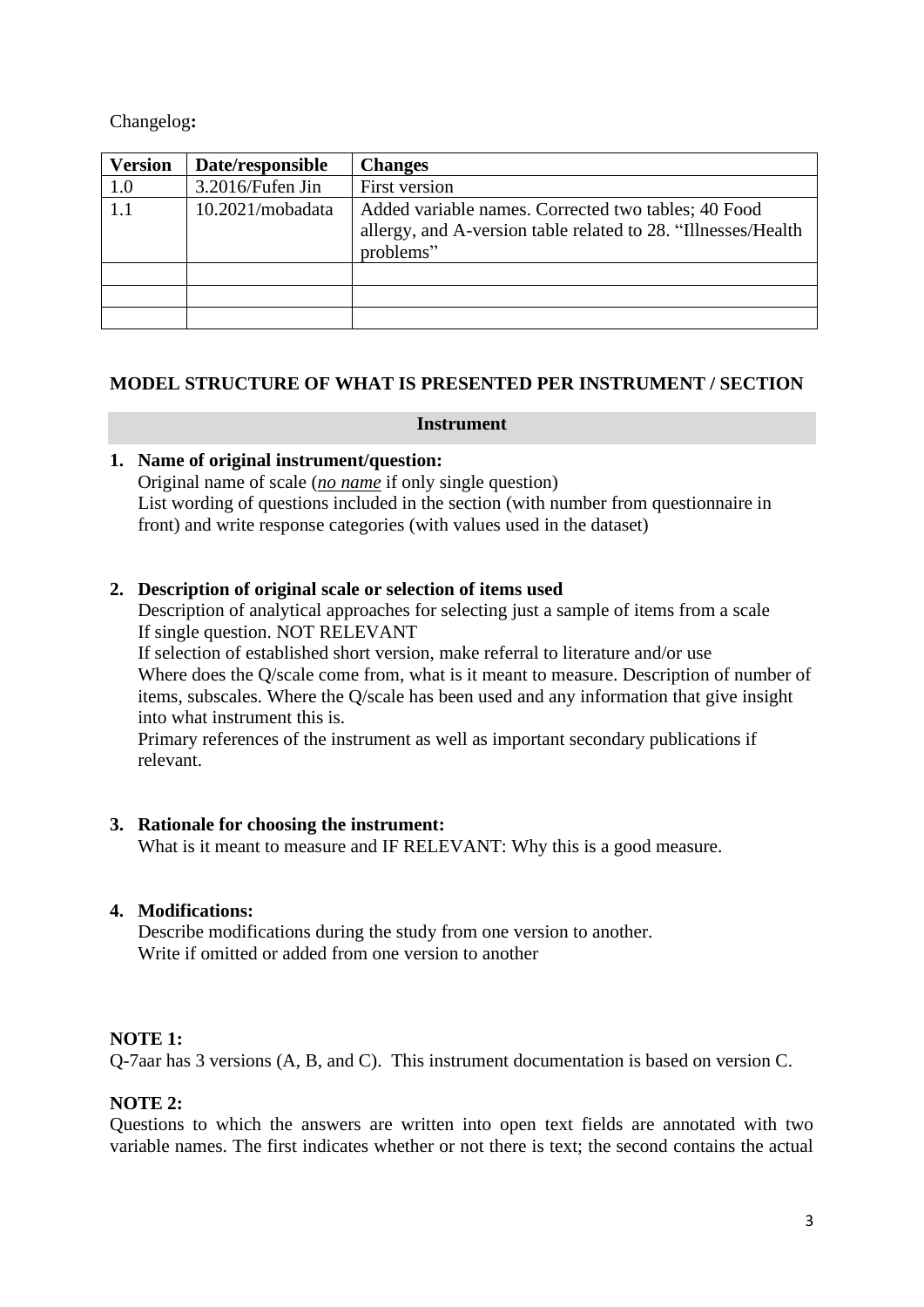text. In the case of medication, there is an additional variable name with a "k" at the end, to indicate how the name of medicine has been coded.

### **NOTE 3:**

Version A contains 3 sections in the order of: Illness and Health Problems, Living Habits and Lifestyle, The Child's Diet. In version B & C, the order of the sections is: Living Habits and Lifestyle, Illness and Health Problems, The Child's Diet, The Child's Dental Health, The Child's Mother's Health Problems.

# <span id="page-3-0"></span>**Living habit s and lifestyle**

#### **1. Height and weight**

**1. Name of original questions:** Questions about the child's height and weight at age 7

| Q            |                                                           | <b>Response options</b> | Variable name          |
|--------------|-----------------------------------------------------------|-------------------------|------------------------|
|              | What is the child's height and weight now at 7 years old? |                         |                        |
|              | Height                                                    | — cm                    | JJ408                  |
|              | Weight                                                    | <sub>. </sub> , _kg     | JJ325                  |
| Only in      | Date of measurement                                       | Day, month, year        | JJ326, JJ327,<br>JJ328 |
| version<br>A | Measured self                                             |                         | JJ329                  |
|              | Measured by doctor/nurse                                  |                         |                        |

#### **2. Description of original scale:** MoBa specific single questions

 *Psychometric Information:*  Not relevant.

 *Base Reference/Primary Citation:* Not relevant.

#### **3. Rationale for choosing the instrument:**

By using measures of weight and length, Body Mass Index (BMI) can be estimated. BMI is a reliable indicator of body fatness for most children and teens (cf. Center for Disease Control and Prevention:

**[http://www.cdc.gov/healthyweight/assessing/bmi/childrens\\_bmi/about\\_childrens\\_bmi.](http://www.cdc.gov/healthyweight/assessing/bmi/childrens_bmi/about_childrens_bmi.html#How%20is%20BMI%20used%20with%20children%20and%20teens) [html#How%20is%20BMI%20used%20with%20children%20and%20tGGns](http://www.cdc.gov/healthyweight/assessing/bmi/childrens_bmi/about_childrens_bmi.html#How%20is%20BMI%20used%20with%20children%20and%20teens)**).

#### **4. Revision during the data collection period:**

The date of measurement and who made the measurement were asked to be reported in version A (see table above). They were deleted in version B and C.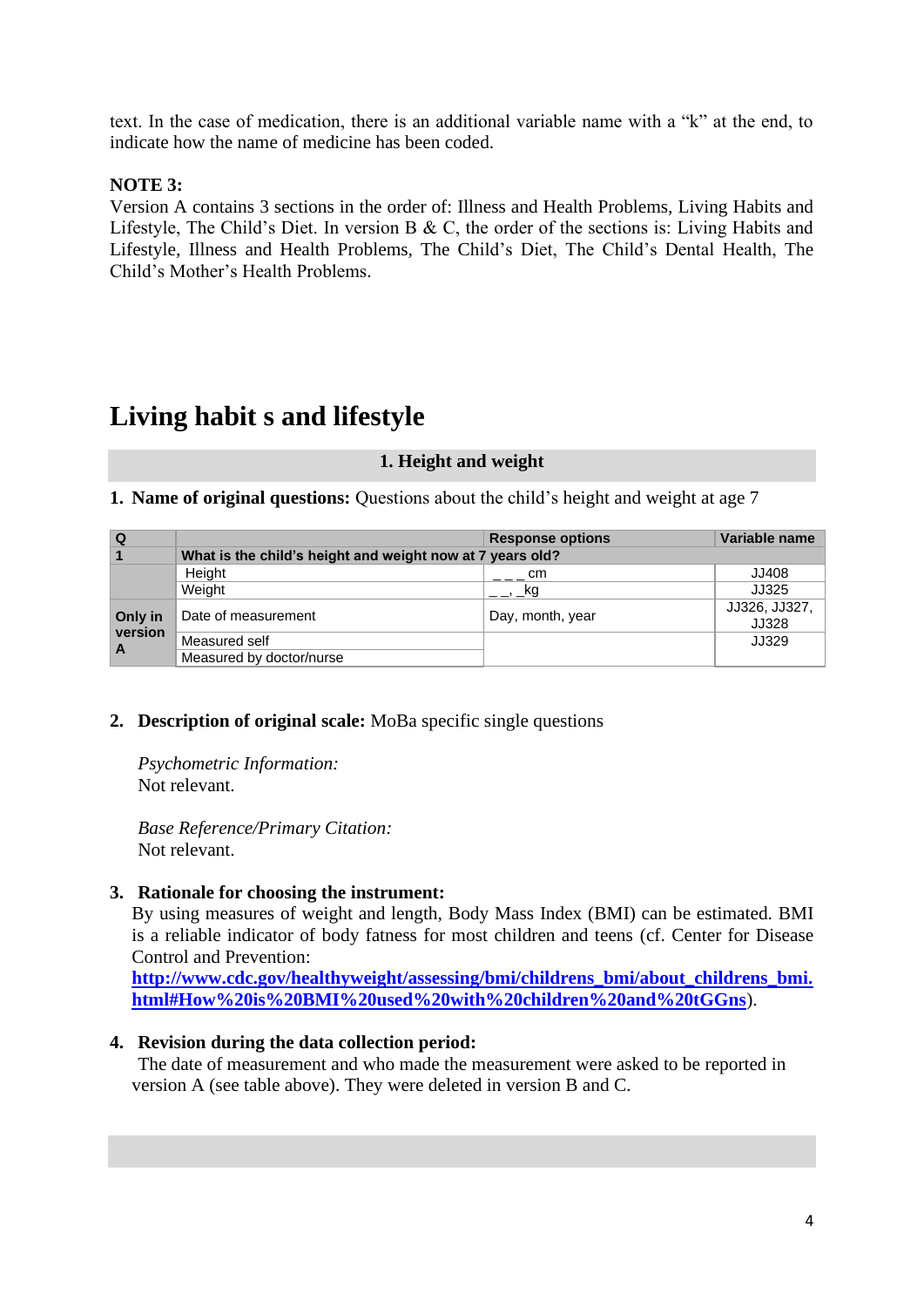#### **2-4. Physical activities**

### <span id="page-4-0"></span>**1. Name of original questions:** Questions about the child's physical activities

| $\Omega$         |                                                                                                                                                                     | <b>Response options</b>                                                         | Variable name |
|------------------|---------------------------------------------------------------------------------------------------------------------------------------------------------------------|---------------------------------------------------------------------------------|---------------|
| $\overline{2}$   | Outside of school: Approximately how many times per week is the child physically active/takes part<br>in sports such that he/she becomes short of breath or sweaty? |                                                                                 |               |
|                  | times per week                                                                                                                                                      | Number 0-99                                                                     | JJ409         |
| 3                | Outside of school: Approximately how many times per week does the child spend on physical                                                                           |                                                                                 |               |
|                  | activity/sports (soccer, handball, skiing or gymnastics/dance or similar)?                                                                                          |                                                                                 |               |
|                  | Summer                                                                                                                                                              | 1) Less than 1 hour per week<br>2) 1-2 hours per week<br>3) 3-4 hours per week  | JJ281         |
|                  | Winter                                                                                                                                                              | 4) 5-7 hours per week<br>5) 8-10 hours per week<br>6) 11 hours or more per week | JJ282         |
| $\boldsymbol{4}$ | Outside of school on a regular week day: approximately how many hours per day is the child usually<br>outdoors?                                                     |                                                                                 |               |
| Summer           |                                                                                                                                                                     | Number 0-99                                                                     | JJ283         |
|                  | Winter                                                                                                                                                              |                                                                                 | JJ284         |

#### **2. Description of original scale:** MoBa specific single questions

 *Psychometric Information:*  Not relevant.

 *Base Reference/Primary Citation:* Not relevant.

#### **3. Rationale for choosing the instrument:**

The questions can be used as a brief measure of the child's physical activities.

### **4. Revision during the data collection period:**

No revisions have been made.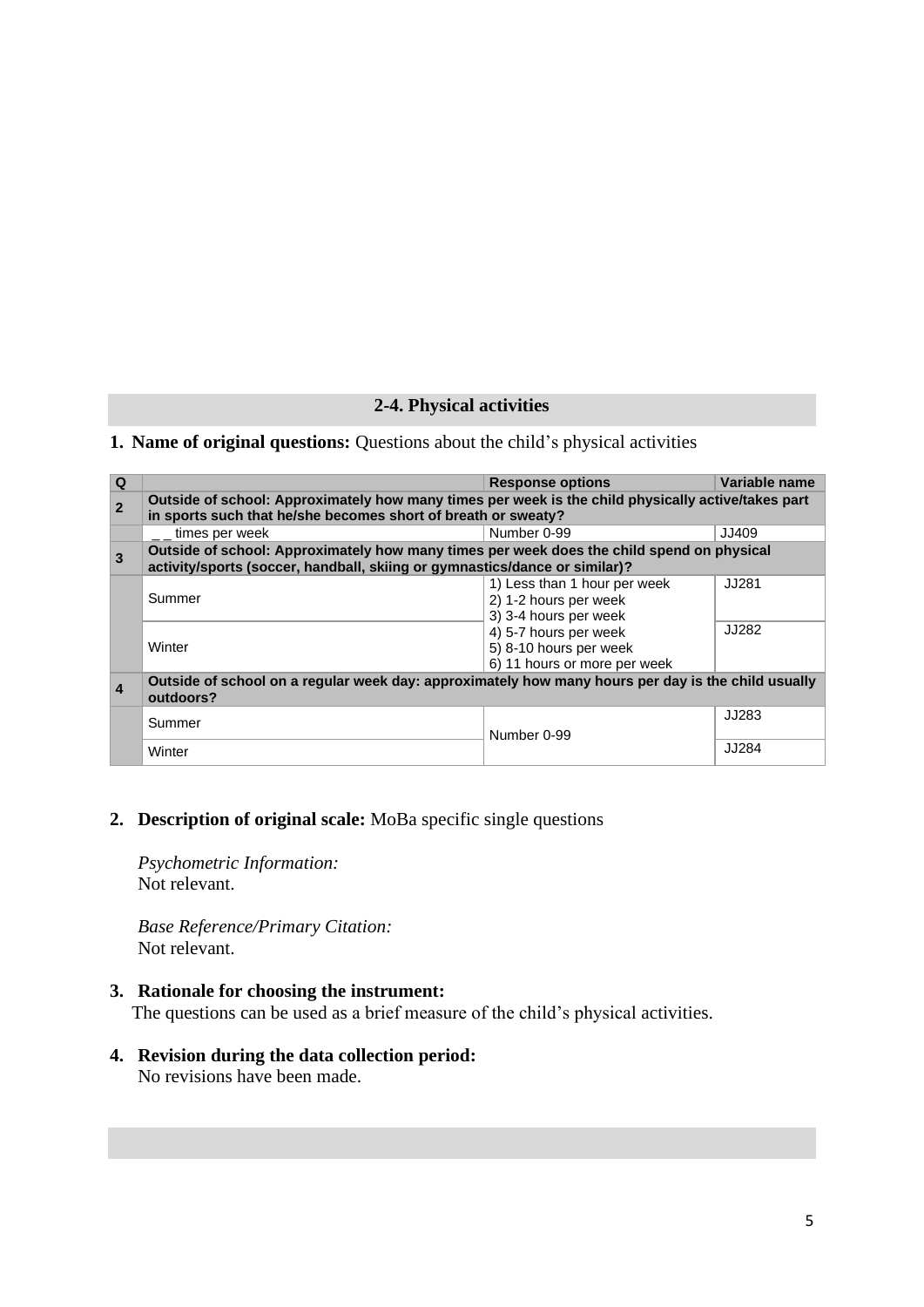#### **5. Time in front of screen**

<span id="page-5-0"></span>**1. Name of original question:** one question about how much time the child spends in front of a TV/video/computer in summer and winter, respectively

| Q | <b>Response options</b>                                                                                                                                                         |                                                    | Variable name |
|---|---------------------------------------------------------------------------------------------------------------------------------------------------------------------------------|----------------------------------------------------|---------------|
| 5 | Outside of school, on a regular week day: How many hours per day does the child usually spend<br>watching TV, videos, playing electronic video games, DVDs or using a computer? |                                                    |               |
|   | Summer                                                                                                                                                                          | 1) Less than 1 hour<br>2) 1-2 hours per day        | JJ285         |
|   | Winter                                                                                                                                                                          | 3) 3-4 hours per day<br>4) 5 hours or more per day | JJ286         |

#### **2. Description of original questions:** MoBa specific single questions

 *Psychometric Information:* Not relevant.

*Base Reference/Primary Citation:* Not relevant.

#### **3. Rationale for choosing the questions:**

 Hours of TV/video viewing has been shown to be significantly positively associated with the acceleration of BMI growth from preschool to school age (Danner, 2008), and language delay (Weerasak & Pruksananonda, 2008).

**4. Revision during the data collection period:** No revisions have been made.

#### **Added references:**

Danner, F.W. (2008). A National Longitudinal Study of the Association Between Hours of TV Viewing and the Trajectory of BMI Growth Among US Children, *Journal of Pediatric Psychology*, Vol. 33 (10), pp 1100-1107.

Weerasak, C. & Pruksananonda, C. (2008). Television viewing associates with delayed language development. *Acta Pædiatrica*, Vol 97 (7), pp 9777-982.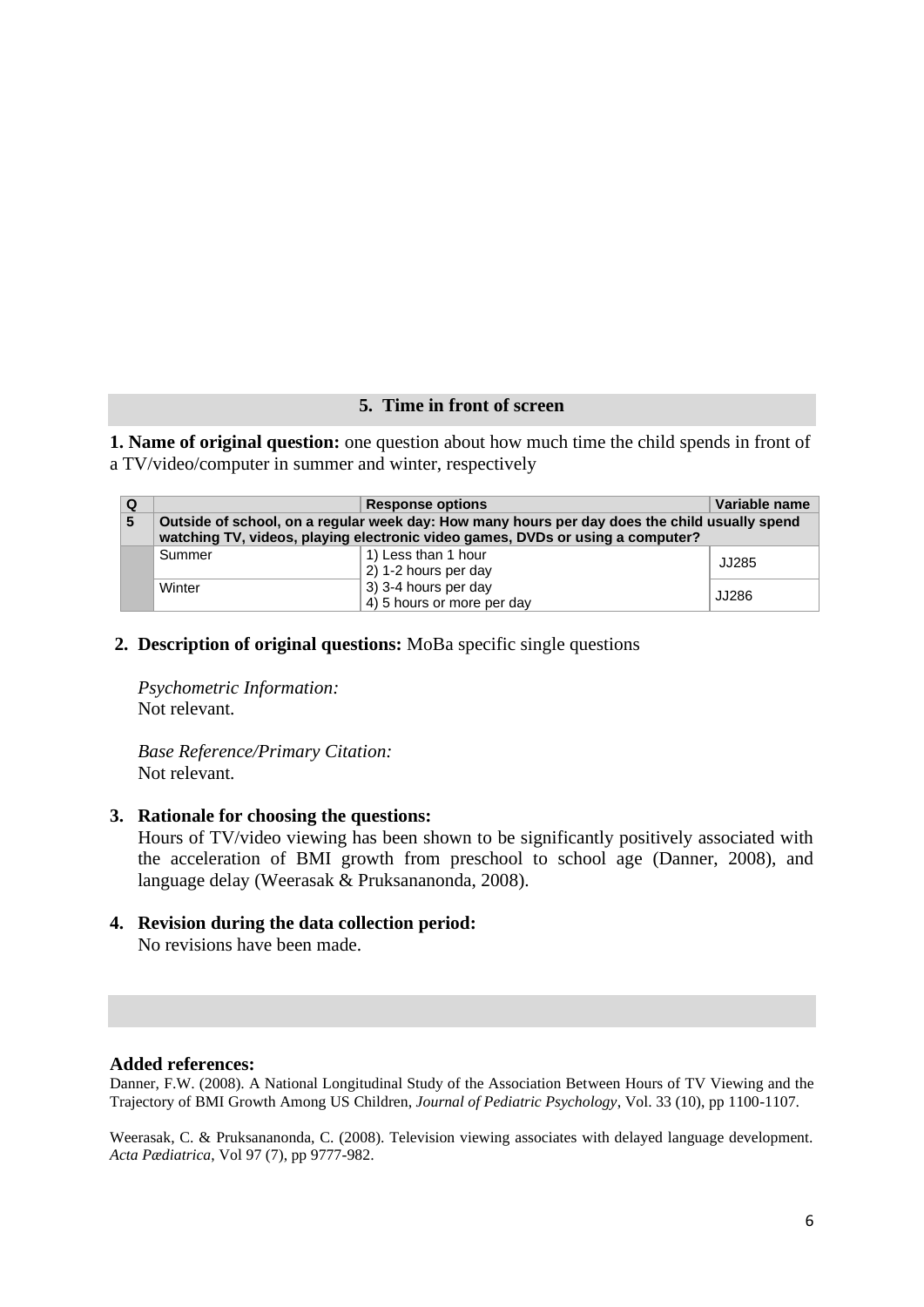#### <span id="page-6-0"></span>**6. Absence from school**

#### **1. Name of original questions:** One question about the child's absence from school

| ∣ Q                  |                                                                                        | <b>Response options</b> | Variable name |
|----------------------|----------------------------------------------------------------------------------------|-------------------------|---------------|
| <b>6</b>             | How many days has the child missed school in the past three months because of illness? |                         |               |
|                      |                                                                                        | Number 0-99             | JJ279         |
| Only in<br>version A | Number of days of interruption from play and<br>leisure activities                     | Number 0-99             | JJ280         |

#### **2. Description of original scale:** MoBa specific single questions

 *Psychometric Information:*  Not relevant.

 *Base Reference/Primary Citation:* Not relevant.

#### **3. Rationale for choosing the instrument:**

This question was developed to get information about the child's absence from school.

### **4. Revision during the data collection period:**

In version A, there is an additional question about the number of days of interruption from play and leisure activities (see table above).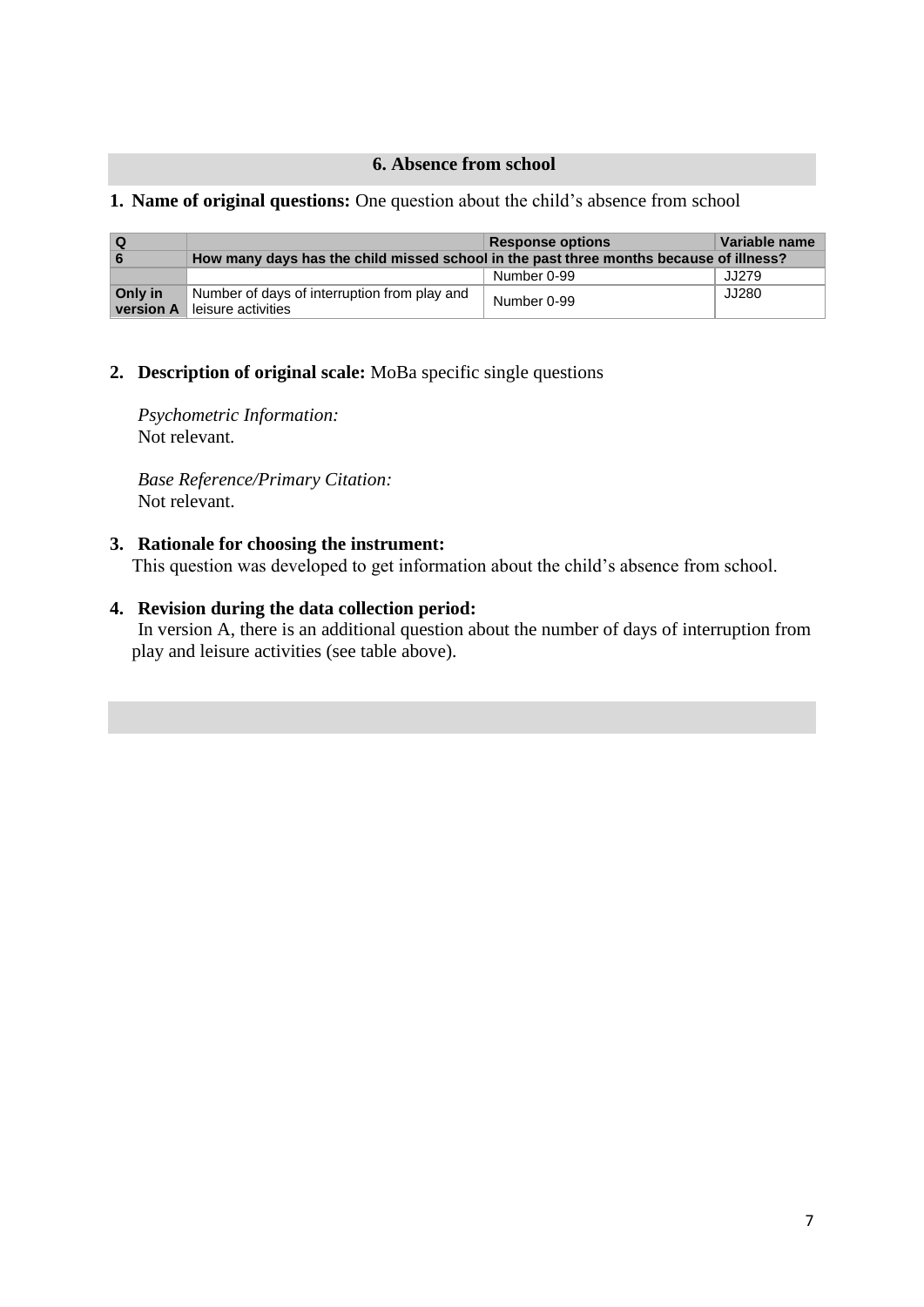#### **7-8. Indoor swimming**

<span id="page-7-0"></span>**1. Name of original questions:** Two questions about the frequency and the time child spend on indoor swimming pool between age 6-7 and 4-6, respectively

| $\overline{Q}$ |                                                                                             | <b>Response options</b> | Variable name |
|----------------|---------------------------------------------------------------------------------------------|-------------------------|---------------|
| $\overline{7}$ | Has the child been swimming in an indoor swimming pool in the past 12 months?               |                         |               |
|                |                                                                                             | 1-No                    | JJ410         |
|                |                                                                                             | 2-Sometimes             |               |
|                |                                                                                             | 3-Weekly                |               |
|                | If sometimes, number of hours per month                                                     |                         | JJ289         |
|                |                                                                                             | Number 0-99             |               |
|                | If weekly, number of hours per week                                                         |                         | JJ291         |
| 8              | When the child was 4-6 years old, approximately how often did he/she use an indoor swimming |                         |               |
|                | pool?                                                                                       |                         |               |
|                |                                                                                             | 1-Never/rarely          | JJ411         |
|                |                                                                                             | 2-Sometimes             |               |
|                |                                                                                             | 3-Weekly                |               |
|                | If sometimes, number of hours per month                                                     | Number 0-99             | JJ412         |
|                | If weekly, number of hours per week                                                         |                         | JJ413         |

### **2. Description of original scale:** MoBa specific single questions

 *Psychometric Information:*  Not relevant.

 *Base Reference/Primary Citation:* Not relevant.

### **3. Rationale for choosing the instrument:**

This question was developed to get information about the frequency and the time child spent on indoor swimming pool between age 6-7 and 4-6, respectively.

### **4. Revision during the data collection period:**

No revisions have been made.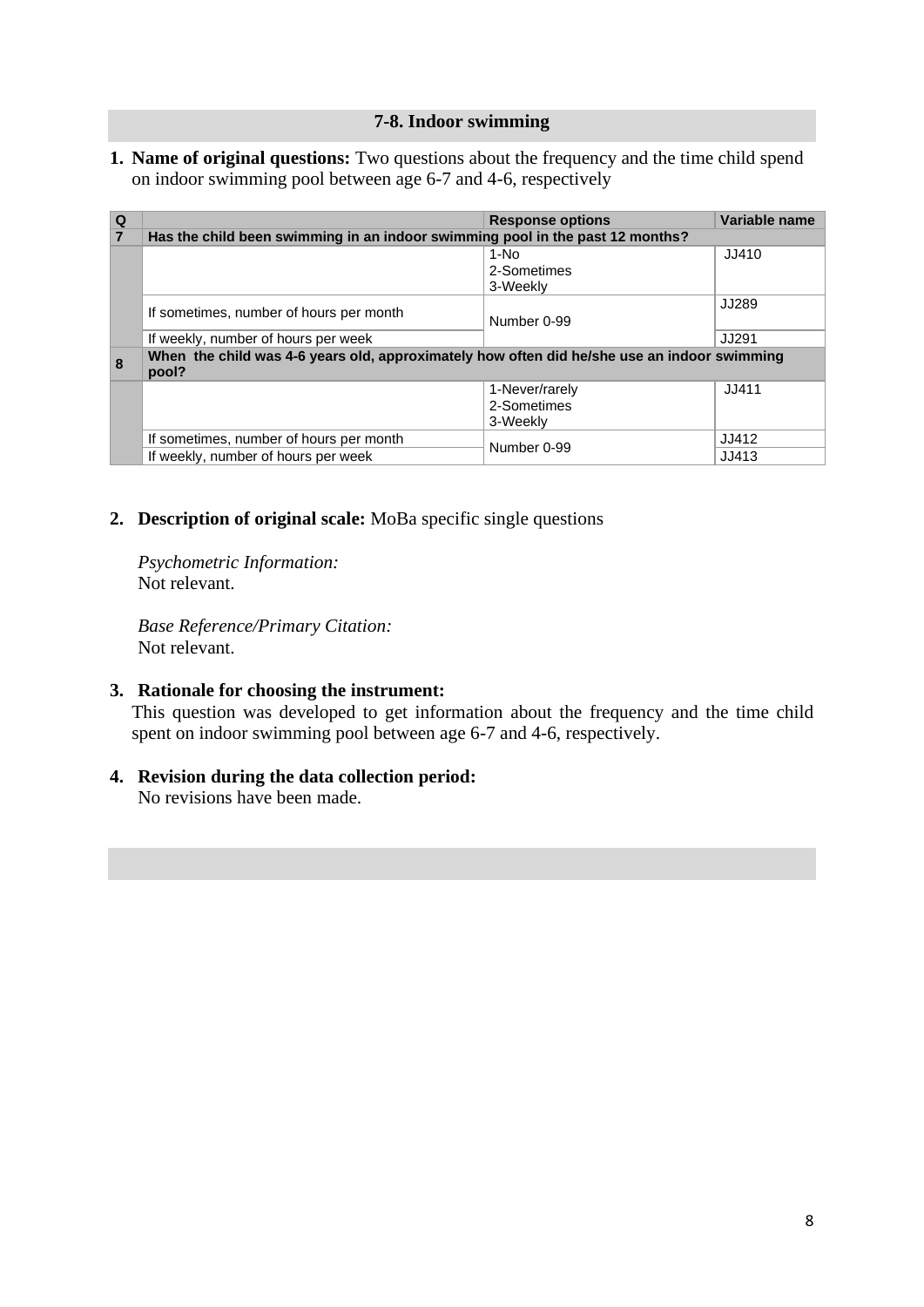#### **9-10. Means of transportation to school**

<span id="page-8-0"></span>**1. Name of original questions:** One question about the child's means of transportation to school; one question about the distance from the child's home to school

| Q  |                                            | <b>Response options</b>       | Variable name |
|----|--------------------------------------------|-------------------------------|---------------|
| 9  | How often does the child get to school by? |                               |               |
|    | Walking/riding a bike                      |                               | JJ292         |
|    | Car                                        |                               | JJ293         |
|    | Public transportation                      |                               | JJ294         |
| 10 | How far is the child's home from school?   |                               |               |
|    |                                            | Less than 1km                 | JJ295         |
|    |                                            | 2)<br>1-2 km                  |               |
|    |                                            | 3)<br>3-4 km                  |               |
|    |                                            | More than 4 km<br>$ 4\rangle$ |               |

**2. Description of original scale:** MoBa specific single questions

 *Psychometric Information:*  Not relevant.

 *Base Reference/Primary Citation:* Not relevant.

#### **3. Rationale for choosing the instrument:**

This question was developed to get information about the child's means of transportation to school, and the distance from the child's home to school.

**4. Revision during the data collection period:** No revisions have been made.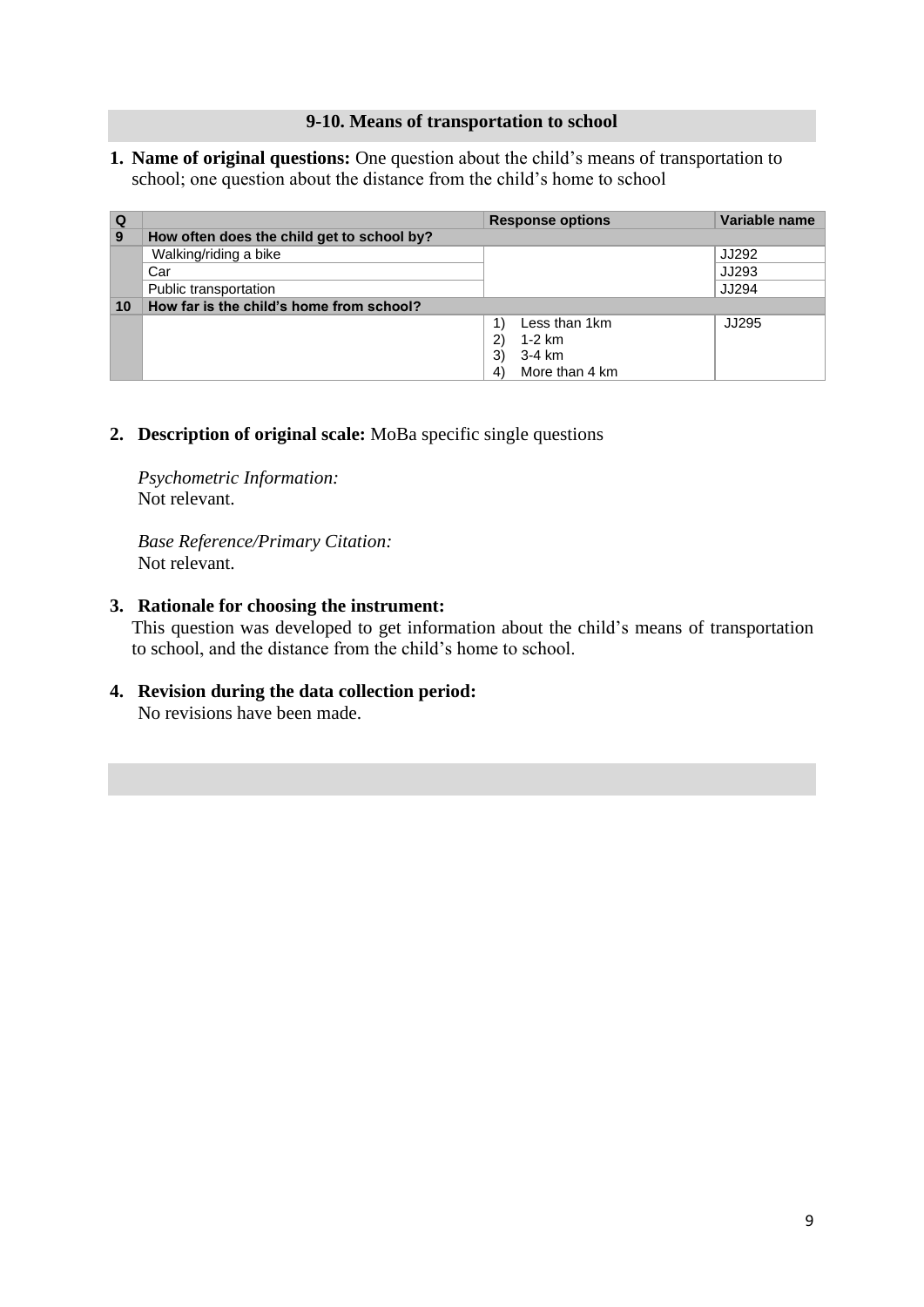#### **11-13. Living with the father/mother**

<span id="page-9-0"></span>**1. Name of original questions:** Questions about the time the child lives with the father/mother

| $\overline{Q}$     |                                                                                             | <b>Response options</b>                                    | Variable name |
|--------------------|---------------------------------------------------------------------------------------------|------------------------------------------------------------|---------------|
| 11                 | Does the child's father live together with you?                                             |                                                            |               |
|                    |                                                                                             |                                                            |               |
|                    |                                                                                             | 1-Yes                                                      | JJ414         |
|                    |                                                                                             | $2-N0$                                                     |               |
|                    | If not, how much of the time does the child live                                            | 1-Almost always                                            | JJ415         |
|                    | with you?                                                                                   | 2-Half of the time or more                                 |               |
|                    |                                                                                             | 3-Less than half of the time                               |               |
|                    | If not, how much of the time does the child live with you and his/her father, respectively? |                                                            |               |
| Only in<br>version | Mother                                                                                      | 1-Almost always                                            | <b>JJ298</b>  |
| A                  | Father                                                                                      | 2-Half of the time or more<br>3-Less than half of the time | JJ299         |
| 12                 | What year did you move to your current address?                                             |                                                            |               |
|                    |                                                                                             | Number 0-9999                                              | JJ416         |
| 13                 | On which floor is the child's bedroom?                                                      |                                                            |               |
|                    |                                                                                             | Number 0-99                                                | JJ417         |

#### **2. Description of original scale:** MoBa specific single questions

 *Psychometric Information:*  Not relevant.

 *Base Reference/Primary Citation:* Not relevant.

#### **3. Rationale for choosing the instrument:**

These questions can be used as a measure of stability of the child's life.

#### **4. Revision during the data collection period:**

Version A contains an additional question about the time the time spend with his/her father. This question was deleted in version B & C. Questions 12 &13 are not included in version A.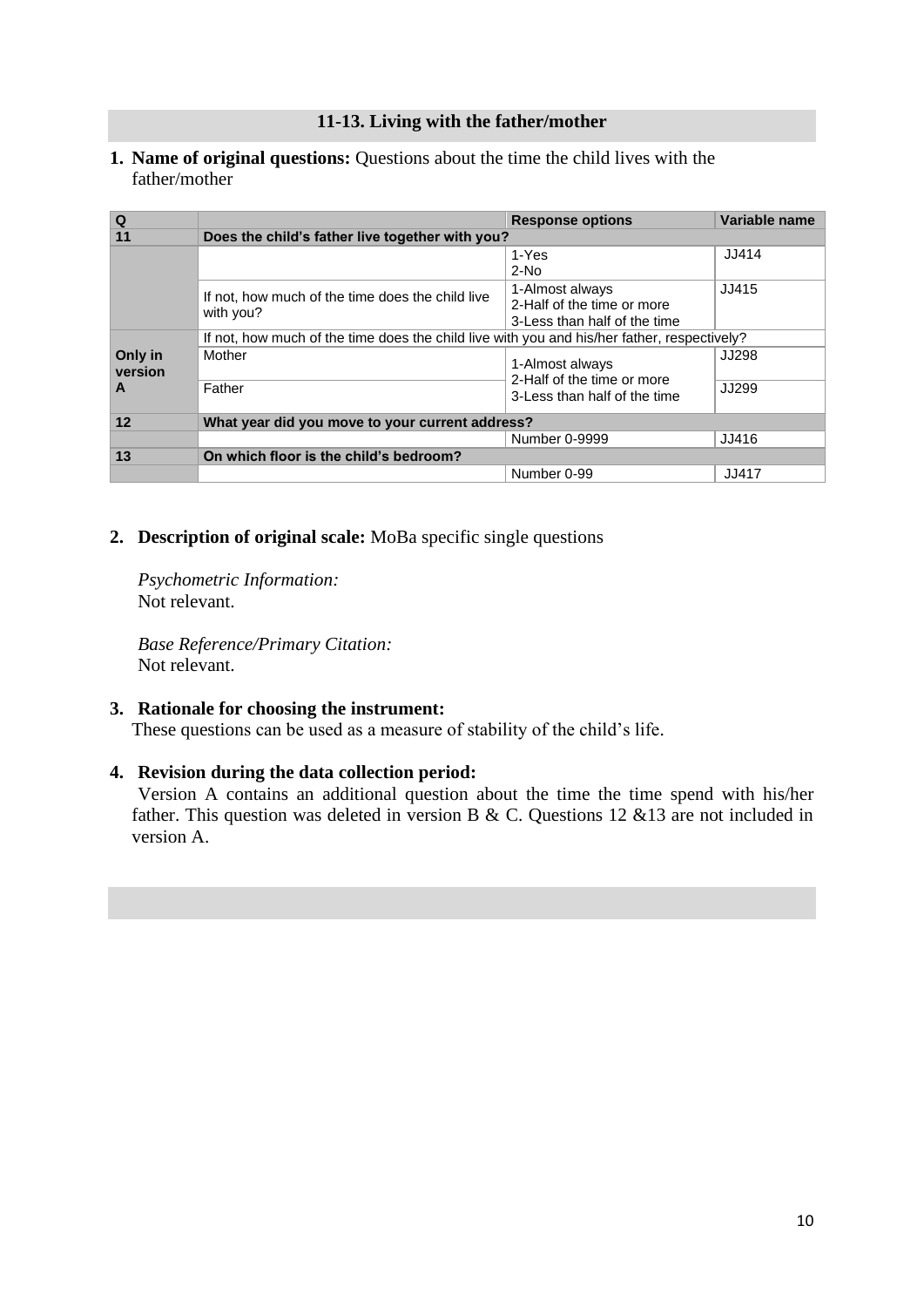#### **14-15. Sleeping habits**

| Q  |                                                                             | <b>Response options</b>             | Variable name |
|----|-----------------------------------------------------------------------------|-------------------------------------|---------------|
| 14 | Approximately how many hours does the child usually sleep on a week nights? |                                     |               |
|    |                                                                             | 1) 8 hours or less                  |               |
|    |                                                                             | 2) 9 hours                          |               |
|    |                                                                             | 3) 10 hours                         |               |
|    |                                                                             | 4) 11 hours                         | JJ418         |
|    |                                                                             | 5) 12 hours or more                 |               |
| 15 | How often does the child snore?                                             |                                     |               |
|    |                                                                             | 1) Never                            |               |
|    |                                                                             | 2) Less than one night a week       |               |
|    |                                                                             | 3) Approximately one night per week |               |
|    |                                                                             | 4) Several night per week           | <b>JJ419</b>  |
|    |                                                                             | 5) Almost every night               |               |

#### <span id="page-10-0"></span>**1. Name of original questions:** Two questions about sleeping habits at night

#### 2. **Description of original instrument**: MoBa specific questions

 *Psychometric Information (sample, reliability, validity):* Not relevant.

*Base Reference/Primary Citation:* Not relevant.

#### **3. Rationale for choosing the questions:**

The question was developed to get information about the child's sleeping habit at night.

### **4. Revision during the data collection period:**

Question 15 is not included in version A. No further revisions have been made.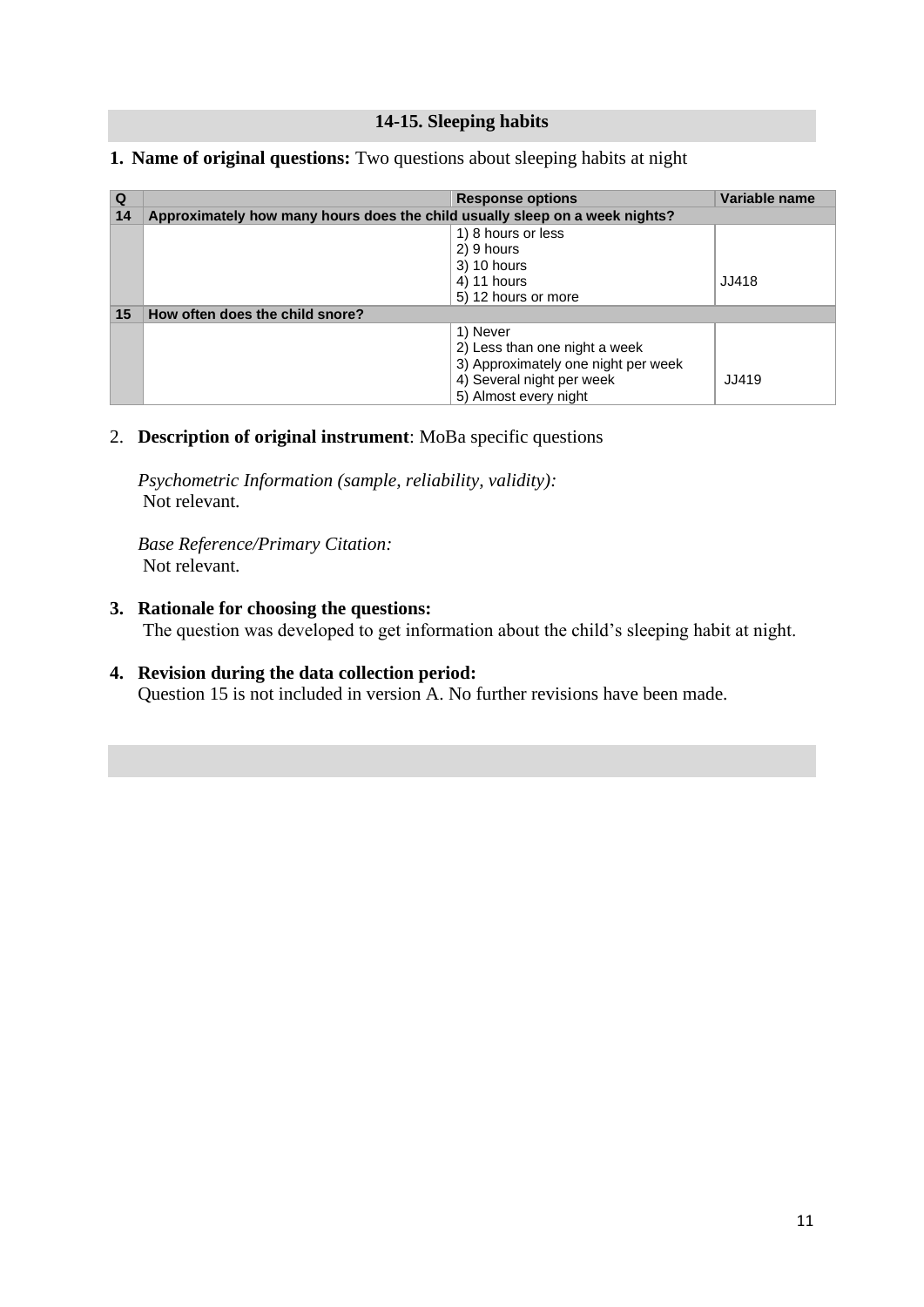#### **16. Damp/mould in the child's home**

#### <span id="page-11-0"></span>**1. Name of original questions:** One questions about damage caused by damp/mould

| l Q |                                                                                             | <b>Response options</b> | Variable name |
|-----|---------------------------------------------------------------------------------------------|-------------------------|---------------|
| 16  | Has there been any damage caused by damp, any visible mould growth or smell of mould in the |                         |               |
|     | child's home during the last year?                                                          |                         |               |
|     | No.                                                                                         |                         | JJ420         |
|     | Yes, damage caused by damp during the last year                                             |                         | JJ421         |
|     | Yes, visible mould during the last year                                                     |                         | JJ422         |
|     | Yes, smell of mould during the last year                                                    |                         | JJ423         |

### 2. **Description of original instrument**: MoBa specific questions

 *Psychometric Information (sample, reliability, validity):* Not relevant.

*Base Reference/Primary Citation:* Not relevant.

#### **3. Rationale for choosing the questions:**

The question was developed to get information whether the child's home has been damaged by damp/mould.

#### **4. Revision during the data collection period:**

This question is not included in Version A. No further revisions have been made.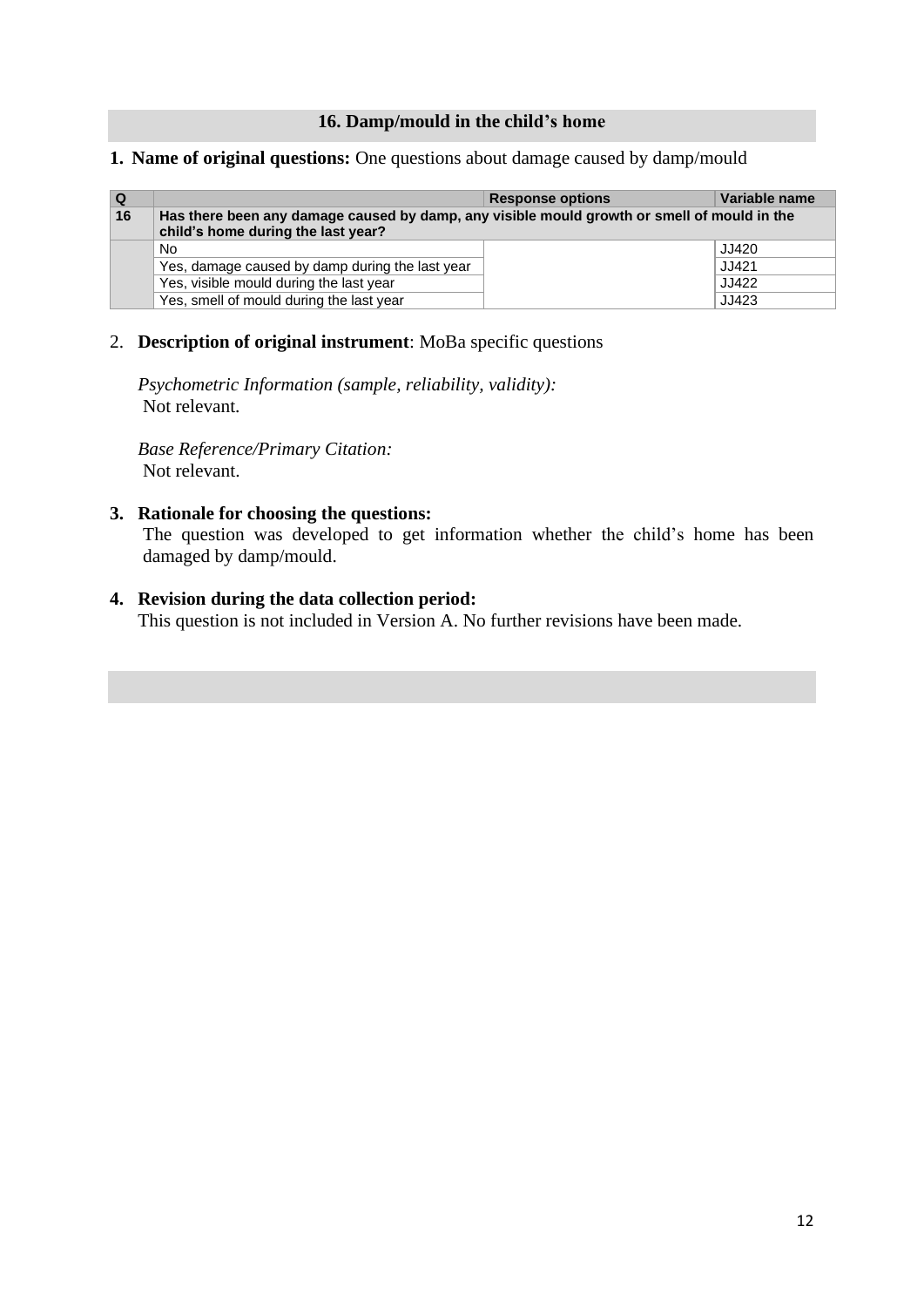#### **17-18. Smoking**

| $\Omega$ |                                                             | <b>Response options</b>                                  | Variable name |
|----------|-------------------------------------------------------------|----------------------------------------------------------|---------------|
| 17       | Do you smoke now? If yes, how many cigarettes?              |                                                          |               |
|          |                                                             | 1-Do not smoke<br>2- Smoke sometimes<br>3- Smoke daily   | JJ300         |
|          | If smoke sometimes, number of cigarettes per week           | Number 0-99                                              | JJ302         |
|          | If smoke daily, number of cigarettes daily                  | Number 0-99                                              | JJ301         |
| 18       | Does the child's father smoke? If yes, how many cigarettes? |                                                          |               |
|          |                                                             | 1-Do not smoke<br>2- Smokes sometimes<br>3- Smokes daily | JJ303         |
|          | If smokes sometimes, number of cigarettes per week          | Number 0-99                                              | JJ305         |
|          | If smokes daily, number of cigarettes daily                 | Number 0-99                                              | JJ304         |

#### <span id="page-12-0"></span>**1. Name of original questions:** Questions about maternal and paternal smoking habits

#### **2. Description of original questions:** MoBa specific single questions

 *Psychometric Information:* Not relevant.

*Base Reference/Primary Citation:* Not relevant.

#### **3. Rationale for choosing the questions:**

Questions were developed to get information about maternal and paternal smoking habits.

#### **4. Revision during the data collection period:**

In version A, maternal and paternal smoking habits are asked in a single question. In version B and C, the questions are separated, and each appears as an individual question.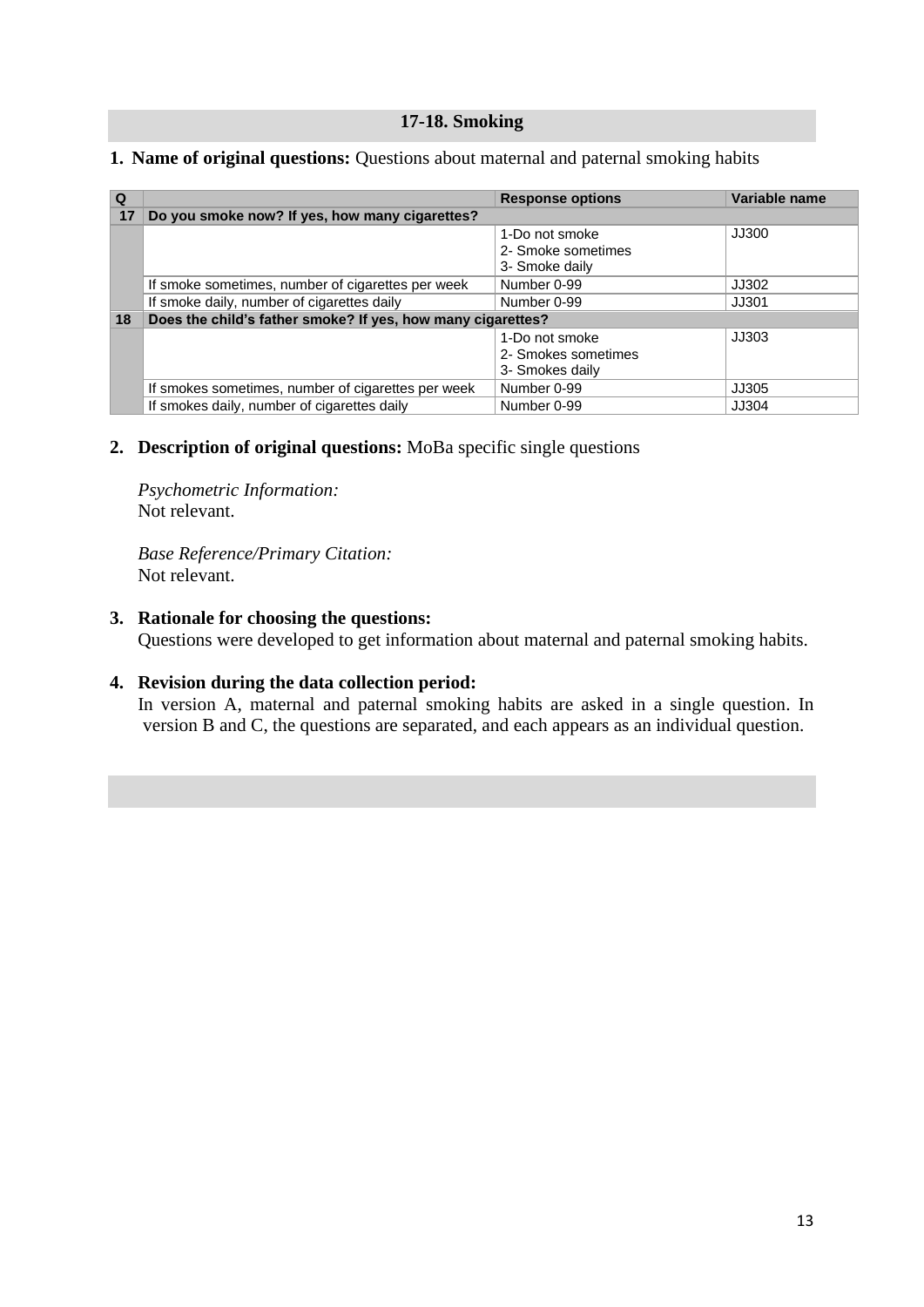#### **19-22. Heating and candles**

<span id="page-13-0"></span>**1. Name of original questions:** Questions about sources of heating and the use of candles at home

| Q  |                                                                                                                            | <b>Response options</b>                                                                                                                                                           | Variable name |
|----|----------------------------------------------------------------------------------------------------------------------------|-----------------------------------------------------------------------------------------------------------------------------------------------------------------------------------|---------------|
| 19 | Did you use wood-burning heating (stove or open fire) in the child's home in the time before the child<br>was 3 years old? |                                                                                                                                                                                   |               |
|    |                                                                                                                            | 1- Never<br>2-Rarely<br>3- Sometimes<br>4-Often                                                                                                                                   | JJ424         |
| 20 | During the last year, did you ever use an open fire?                                                                       |                                                                                                                                                                                   |               |
|    |                                                                                                                            | 1- Never<br>2-Rarely<br>3- Sometimes<br>4-Often                                                                                                                                   | JJ425         |
| 21 | During the last year, has wood-burning heating been used as heating in the child's home?                                   |                                                                                                                                                                                   |               |
|    |                                                                                                                            | $1 - No$<br>2-Yes                                                                                                                                                                 | JJ306         |
|    | 1. If yes, is wood-burning heating the main<br>source of heating in this home?                                             | $1 - No$<br>2-Yes                                                                                                                                                                 | JJ307         |
|    | 2. If yes, are you using a wood burning stove<br>made before 1997?                                                         | $1 - No$<br>2-Yes<br>3-Don't know                                                                                                                                                 | JJ615         |
| 22 | Approximately how often do you burn candles in the home during the winter months?                                          |                                                                                                                                                                                   |               |
|    |                                                                                                                            | 1) Never/less than 4 times<br>2) Only in December (4 times or more)<br>3) 1-3 times a week<br>4) 4-6 times a week<br>5) Daily/almost daily<br>6) Several times a day on most days | JJ426         |

#### 2. **Description of original instrument**: MoBa specific questions

 *Psychometric Information (sample, reliability, validity):* Not relevant.

*Base Reference/Primary Citation:* Not relevant.

#### **3. Rationale for choosing the questions:**

The question was developed to survey the sources of heating and the use of candles in the child's home.

#### **4. Revision during the data collection period:**

For question 19, the response options are 'yes' or 'no' in version A. For question 20, the response options are 'never' 'sometimes' 'often' and 'daily'. Item 2 of question 21 is not included in version B, and the response options are 'yes' or 'no' in version A. Question 22 is not included in version A.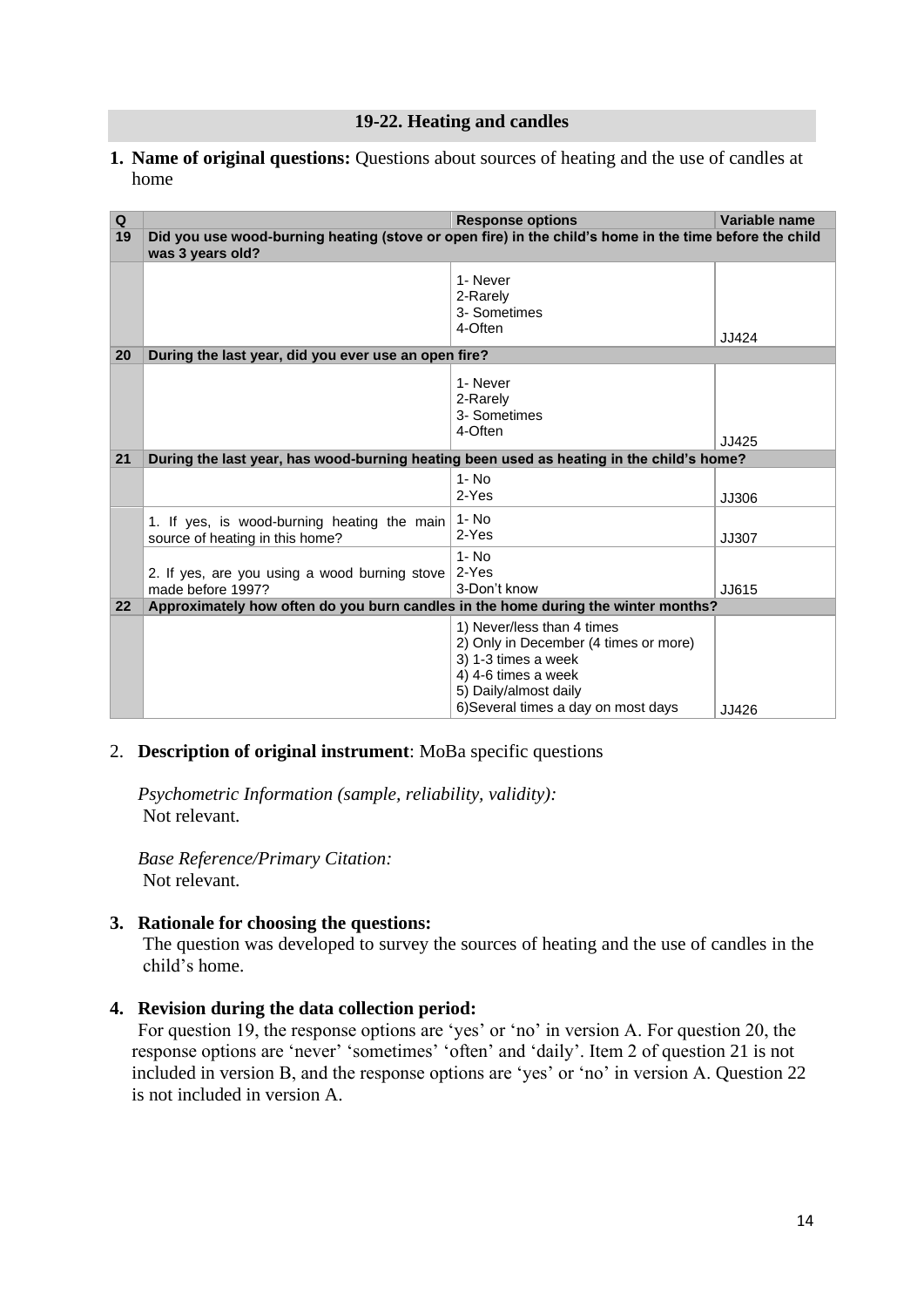### **23-24. Pets/animals**

#### <span id="page-14-0"></span>**1. Name of original questions:** Questions about the child's contact with pets/farm animals

| Q  |                                                                 | <b>Response options</b> | Variable name |
|----|-----------------------------------------------------------------|-------------------------|---------------|
| 23 | Are there pets in the child's home?                             |                         |               |
|    |                                                                 | $1-NO$                  | JJ311         |
|    |                                                                 | 2- Yes                  |               |
|    | If yes, which?                                                  |                         |               |
|    | Dog                                                             |                         | JJ312         |
|    | Cat                                                             |                         | JJ314         |
|    | Other furry animals (guinea pig, rabbit or the like)            |                         | JJ316         |
|    | <b>Bird</b>                                                     |                         | JJ313         |
|    | Other                                                           |                         | JJ315         |
| 24 | Is the child in contact with farm animals at least once a week? |                         |               |
|    |                                                                 | 1-No                    | JJ317         |
|    |                                                                 | 2- Yes                  |               |
|    | If yes, which?                                                  |                         |               |
|    | Horse                                                           |                         | JJ318         |
|    | Pig                                                             |                         | JJ319         |
|    | Sheep/goat                                                      |                         | JJ321         |
|    | Cattle                                                          |                         | JJ322         |
|    | Hens/poultry                                                    |                         | JJ320         |
|    | Other                                                           |                         | JJ323         |

#### **2. Description of original questions:** MoBa specific single questions

 *Psychometric Information:* Not relevant.

*Base Reference/Primary Citation:* Not relevant.

#### **3. Rationale for choosing the questions:**

 Questions were developed to get information about the child's contact with pets and farm animals.

**4. Revision during the data collection period:**

No revisions have been made.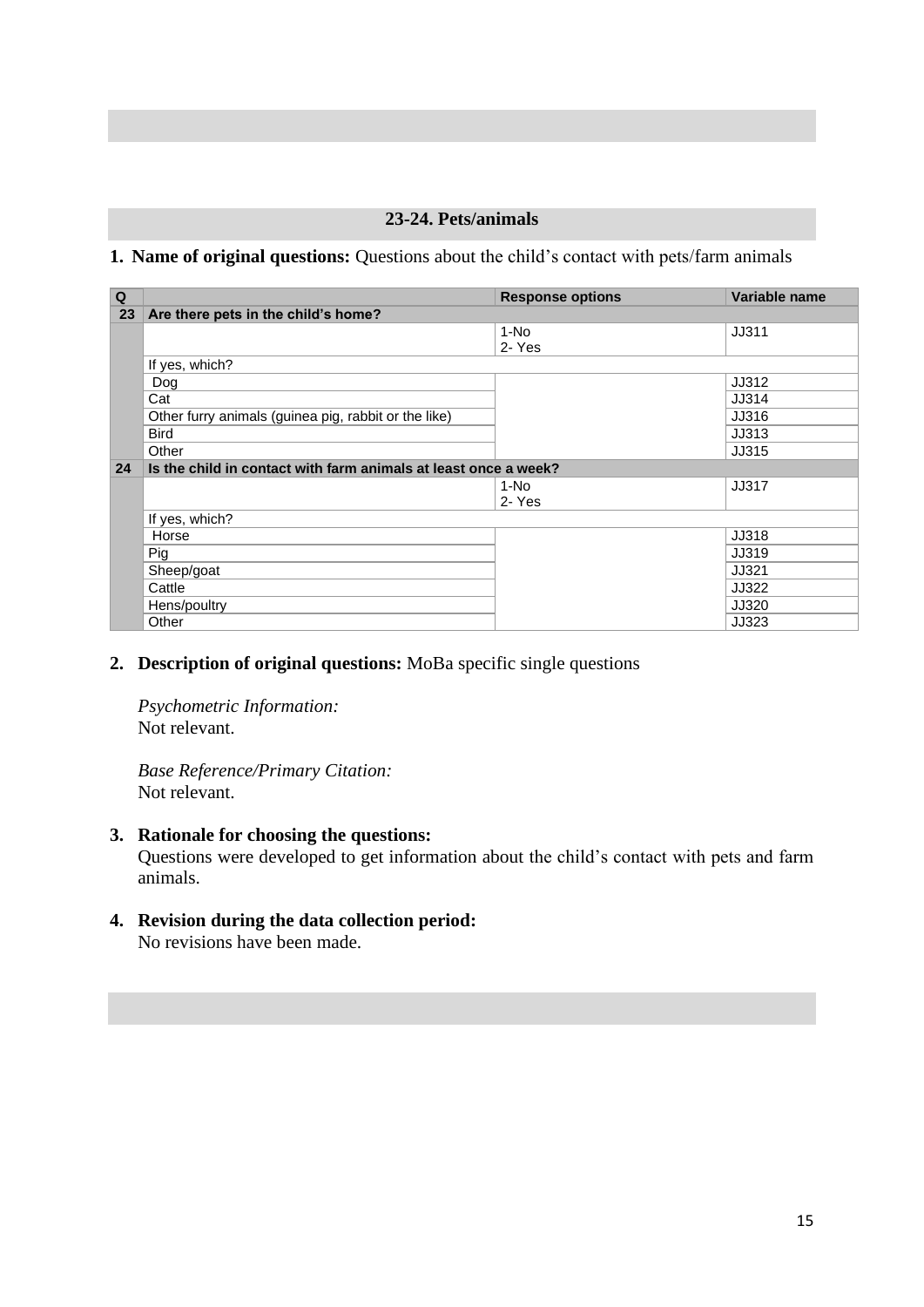# <span id="page-15-0"></span>**The child's illnesses and health problems**

#### **25. Illnesses or conditions**

#### **1. Name of original questions:** Questions about the child's illnesses or conditions at age 7

| Q  |                                                                           | <b>Response options</b> | Variable name |
|----|---------------------------------------------------------------------------|-------------------------|---------------|
| 25 | Cross off if your child has or had the following illnesses or conditions. |                         |               |
|    | 1. Rheumatoid arthritis/chronic joint inflammation                        |                         | JJ427         |
|    | 2. Cancer                                                                 |                         | JJ428         |
|    | 3. Diabetes                                                               |                         | JJ429         |
|    | 4. Cerebral palsy                                                         |                         | JJ430         |
|    | 5. ADHD                                                                   |                         | JJ431         |
|    | 6. Coeliac disease                                                        |                         | JJ432         |
|    | 7. Fractures                                                              |                         | JJ433         |
|    | 8. Epilepsy                                                               |                         | JJ434         |
|    | 9. Mentally disabled                                                      |                         | JJ435         |
|    | 10. Autistic characteristics/autism                                       |                         | JJ436         |
|    | 11. Asperger's syndrome                                                   |                         | JJ437         |
|    | 12. Chronic Fatigue Syndrome/ME                                           |                         | JJ438         |
|    | 13. Removed tonsils                                                       |                         | JJ439         |
|    | 14. Middle ear drains                                                     |                         | JJ440         |
|    | 15. Other conditions, congenital syndrome                                 |                         | JJ441         |
|    | 16. Other conditions, congenital syndrome, describe                       |                         | JJ442         |

### **2. Description of original questions:** MoBa specific single questions

 *Psychometric Information:* Not relevant.

*Base Reference/Primary Citation:* Not relevant.

**3. Rationale for choosing the questions:**

Questions were developed for MoBa to survey the occurrence of the above-mentioned illnesses or conditions among 7-year-old children.

#### **4. Revision during the data collection period:**

This section is not included in version A. No further revisions have been made.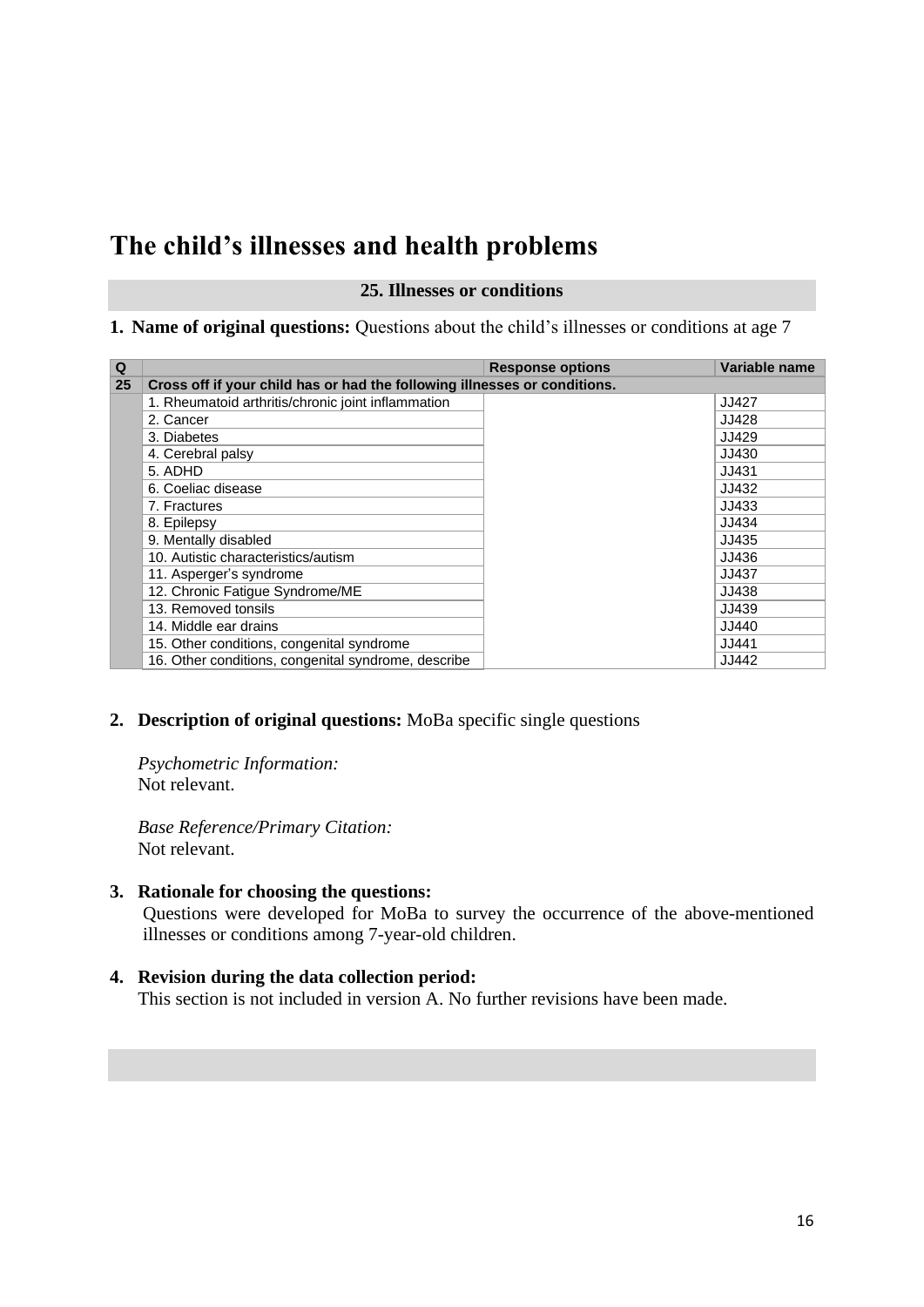### **26. History of illnesses/health problems**

### <span id="page-16-0"></span>**1. Name of original questions:** Questions about the child's illnesses or conditions at age 7

| $\overline{\mathbf{Q}}$ | Response options / Variable name                                                                             |                             |                           |                                             |                                      |                                               |
|-------------------------|--------------------------------------------------------------------------------------------------------------|-----------------------------|---------------------------|---------------------------------------------|--------------------------------------|-----------------------------------------------|
|                         | Does the child have or has he/she ever had, any of the following illnesses or health problems? Give          |                             |                           |                                             |                                      |                                               |
| 26                      | the child's age at the first sign of the illness. If the child no longer has the illness, state the age when |                             |                           |                                             |                                      |                                               |
|                         | he/she recovered.                                                                                            |                             |                           |                                             |                                      |                                               |
|                         | In version B & C                                                                                             | Has or<br>has had<br>$1-NO$ | Confirmed by<br>a doctor? | <b>Health problems</b><br>started at<br>Age | Symptoms<br>the last year?<br>$1-NO$ | Child no longer<br>has the health<br>problems |
|                         |                                                                                                              | 2-Yes                       | <b>Yes</b>                |                                             | 2-Yes                                | Age                                           |
|                         | 1. Trouble sleeping                                                                                          | JJ616                       | <b>JJ51</b>               | <b>JJ48</b>                                 | JJ443                                | JJ49                                          |
|                         | 2. Anaemia (low blood<br>percent)                                                                            | JJ617                       | JJ101                     | <b>JJ98</b>                                 | JJ444                                | <b>JJ99</b>                                   |
|                         | 3. Delayed motor<br>development                                                                              | JJ618                       | <b>JJ111</b>              | JJ108                                       | JJ445                                | JJ109                                         |
|                         | 4. Delayed or deviating<br>language development                                                              | JJ619                       | JJ116                     | JJ113                                       | JJ446                                | JJ114                                         |
|                         | 5. behavioural problems<br>(difficult and unruly)                                                            | JJ620                       | JJ136                     | JJ133                                       | JJ447                                | JJ134                                         |
|                         | 6. Emotional difficulties<br>(sad and anxious)                                                               | JJ621                       | JJ141                     | JJ138                                       | JJ448                                | JJ139                                         |
|                         | 7. Overweight                                                                                                | JJ622                       | JJ41                      | <b>JJ38</b>                                 | JJ449                                | JJ39                                          |
|                         | 8. Asthma                                                                                                    | JJ623                       | JJ16                      | JJ13                                        | JJ450                                | JJ14                                          |
|                         | 9. Allergy to pollen/hay<br>fever                                                                            | JJ624                       | JJ452                     | JJ453                                       | JJ454                                | JJ455                                         |
|                         | 10. Allergy to cat or dog                                                                                    | JJ625                       | JJ457                     | JJ458                                       | JJ459                                | JJ460                                         |
|                         | 11. Atopic<br>eczema/dermatitis                                                                              | JJ626                       | JJ26                      | JJ23                                        | JJ461                                | JJ24                                          |
|                         | 12. Allergy to milk                                                                                          | JJ627                       | JJ146                     | JJ143                                       | JJ462                                | JJ144                                         |
|                         | 13. Allergy to egg                                                                                           | JJ628                       | JJ151                     | JJ148                                       | JJ463                                | JJ149                                         |
|                         | 14. Allergy to peanuts                                                                                       | JJ629                       | JJ465                     | JJ466                                       | JJ467                                | JJ468                                         |
|                         | 15. Allergy to other nuts                                                                                    | JJ630                       | JJ470                     | JJ471                                       | JJ472                                | JJ473                                         |
|                         | 16. Allergy to fish                                                                                          | JJ631                       | JJ156                     | JJ153                                       | JJ474                                | JJ154                                         |
|                         | 17. Allergy to shellfish                                                                                     | JJ632                       | JJ476                     | JJ477                                       | JJ478                                | JJ479                                         |
|                         | 18. Allergy to fruit                                                                                         | JJ633                       | JJ481                     | JJ482                                       | JJ483                                | JJ484                                         |
|                         | 19. Allergy to other<br>foods                                                                                | JJ634                       | JJ161                     | JJ158                                       | JJ485                                | JJ159                                         |
|                         | If yes, which? (In all versions)                                                                             |                             |                           |                                             |                                      |                                               |
|                         | Wheat                                                                                                        |                             |                           |                                             |                                      | JJ486                                         |
|                         | Soy                                                                                                          |                             |                           |                                             |                                      | JJ487                                         |
|                         | Rye                                                                                                          |                             |                           |                                             |                                      | JJ488                                         |
|                         | Other                                                                                                        |                             |                           |                                             |                                      | JJ489                                         |
|                         | Other, describe                                                                                              |                             |                           |                                             |                                      | JJ490                                         |

Version A contains a list of illnesses that differ from that in version B &C. The response columns are slightly different as well. See the table below: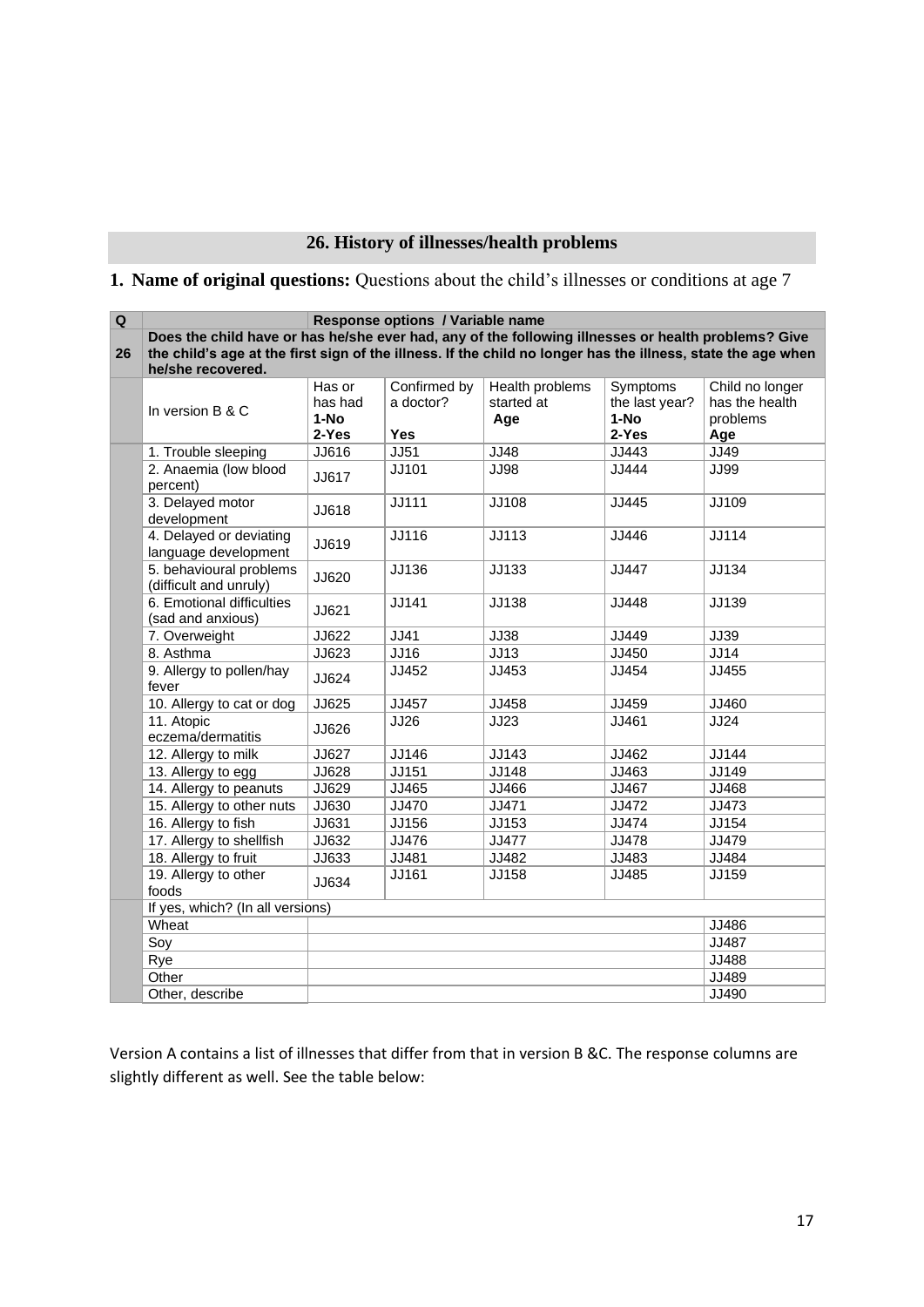| Q  |                                                                                                                                   |              | Response options / Variable name                          |                                           |                                |                                            |
|----|-----------------------------------------------------------------------------------------------------------------------------------|--------------|-----------------------------------------------------------|-------------------------------------------|--------------------------------|--------------------------------------------|
|    | Does the child have or has he/she ever had, any of the following illnesses or health problems? Give                               |              |                                                           |                                           |                                |                                            |
| 26 | the child's age at the first sign of the illness. If the child no longer has the illness, state the age when<br>he/she recovered. |              |                                                           |                                           |                                |                                            |
|    | In version A                                                                                                                      | <b>Yes</b>   | If yes, the<br>first sign of<br>illness started<br>at Age | Child no longer<br>has the illness<br>Age | Yes, still have<br>the illness | The illness is<br>diagnosed by a<br>doctor |
|    | 1. Asthma                                                                                                                         | JJ12         | JJ13                                                      | JJ14                                      | <b>JJ15</b>                    | JJ16                                       |
|    | 2. Allergy to pollen/hay<br>fever                                                                                                 | JJ17         | JJ18                                                      | <b>JJ19</b>                               | JJ20                           | JJ21                                       |
|    | 3. Atopic<br>eczema/dermatitis                                                                                                    | JJ22         | JJ23                                                      | <b>JJ24</b>                               | JJ25                           | <b>JJ26</b>                                |
|    | 4. Hearing loss                                                                                                                   | <b>JJ27</b>  | <b>JJ28</b>                                               | <b>JJ29</b>                               | JJ30                           | <b>JJ31</b>                                |
|    | 5. Impaired vision                                                                                                                | JJ32         | JJ33                                                      | <b>JJ34</b>                               | JJ35                           | <b>JJ36</b>                                |
|    | 6. Overweight                                                                                                                     | <b>JJ37</b>  | JJ38                                                      | <b>JJ39</b>                               | JJ40                           | <b>JJ41</b>                                |
|    | 7. Too little weight gain                                                                                                         | JJ42         | JJ43                                                      | <b>JJ44</b>                               | JJ45                           | JJ46                                       |
|    | 8. Trouble sleeping                                                                                                               | <b>JJ47</b>  | JJ48                                                      | <b>JJ49</b>                               | <b>JJ50</b>                    | JJ51                                       |
|    | 9. Rheumatoid/arthritis                                                                                                           | JJ52         | JJ53                                                      | <b>JJ54</b>                               | JJ55                           | <b>JJ56</b>                                |
|    | 10. Heart defects                                                                                                                 | <b>JJ57</b>  | <b>JJ58</b>                                               | <b>JJ59</b>                               | JJ60                           | <b>JJ61</b>                                |
|    | 11. Crohn disease                                                                                                                 | JJ62         | JJ63                                                      | JJ64                                      | JJ65                           | <b>JJ66</b>                                |
|    | 12. Ulcerative colitis                                                                                                            | JJ67         | <b>JJ68</b>                                               | <b>JJ69</b>                               | <b>JJ70</b>                    | <b>JJ71</b>                                |
|    | 13. Chronic fatigue<br>syndrome                                                                                                   | <b>JJ72</b>  | JJ73                                                      | <b>JJ74</b>                               | <b>JJ75</b>                    | <b>JJ76</b>                                |
|    | 14. Celiac Disease                                                                                                                | <b>JJ77</b>  | <b>JJ78</b>                                               | <b>JJ79</b>                               | <b>JJ80</b>                    | <b>JJ81</b>                                |
|    | 15. Diabetes                                                                                                                      | JJ82         | JJ83                                                      | <b>JJ84</b>                               | JJ85                           | <b>JJ86</b>                                |
|    | 16. Epilepsy                                                                                                                      | <b>JJ87</b>  | <b>JJ88</b>                                               | $J\overline{J89}$                         | JJ90                           | <b>JJ91</b>                                |
|    | 17. Cerebral palsy                                                                                                                | JJ92         | JJ93                                                      | <b>JJ94</b>                               | JJ95                           | <b>JJ96</b>                                |
|    | 18. Anaemia                                                                                                                       | <b>JJ97</b>  | <b>JJ98</b>                                               | <b>JJ99</b>                               | JJ100                          | JJ101                                      |
|    | 19. Cancer                                                                                                                        | JJ102        | JJ103                                                     | JJ104                                     | JJ105                          | JJ106                                      |
|    | 20. Delayed motor<br>development                                                                                                  | JJ107        | JJ108                                                     | JJ109                                     | JJ110                          | <b>JJ111</b>                               |
|    | 21. Delayed or deviate<br>language development                                                                                    | JJ112        | JJ113                                                     | JJ114                                     | JJ115                          | JJ116                                      |
|    | 22. Hyperactivity/ADHD                                                                                                            | JJ117        | JJ118                                                     | JJ119                                     | JJ120                          | JJ121                                      |
|    | 23. Autistic<br>characteristics/autism                                                                                            | JJ122        | JJ123                                                     | JJ124                                     | JJ125                          | JJ126                                      |
|    | 24. Asperger syndrome                                                                                                             | JJ127        | JJ128                                                     | JJ129                                     | JJ130                          | <b>JJ131</b>                               |
|    | 25. Behavioural<br>problems (difficult and<br>unruly)                                                                             | JJ132        | JJ133                                                     | JJ134                                     | JJ135                          | JJ136                                      |
|    | 26. Emotional difficulties<br>(sad and anxious)                                                                                   | <b>JJ137</b> | JJ138                                                     | JJ139                                     | JJ140                          | <b>JJ141</b>                               |
|    | 27. Allergy to milk                                                                                                               | JJ142        | JJ143                                                     | JJ144                                     | JJ145                          | JJ146                                      |
|    | 28. Allergy to egg                                                                                                                | <b>JJ147</b> | JJ148                                                     | JJ149                                     | JJ150                          | JJ151                                      |
|    | 29. Allergy to fish                                                                                                               | JJ152        | JJ153                                                     | JJ154                                     | JJ155                          | JJ156                                      |
|    | 30. Allergy to other<br>foods                                                                                                     | JJ157        | JJ158                                                     | JJ159                                     | JJ160                          | JJ161                                      |
|    | If yes, which? (In all<br>versions)                                                                                               |              |                                                           |                                           |                                |                                            |
|    | Rye                                                                                                                               |              |                                                           |                                           |                                | JJ162                                      |
|    | Citrus fruits                                                                                                                     |              |                                                           |                                           |                                | JJ163                                      |
|    | Wheat                                                                                                                             |              |                                                           |                                           |                                | JJ164                                      |
|    | Soy                                                                                                                               |              |                                                           |                                           |                                | JJ165                                      |
|    | Shell fish                                                                                                                        |              |                                                           |                                           |                                | JJ166                                      |
|    | Peanuts                                                                                                                           |              |                                                           |                                           |                                | JJ167                                      |
|    | Other nuts                                                                                                                        |              |                                                           |                                           |                                | JJ168                                      |

÷.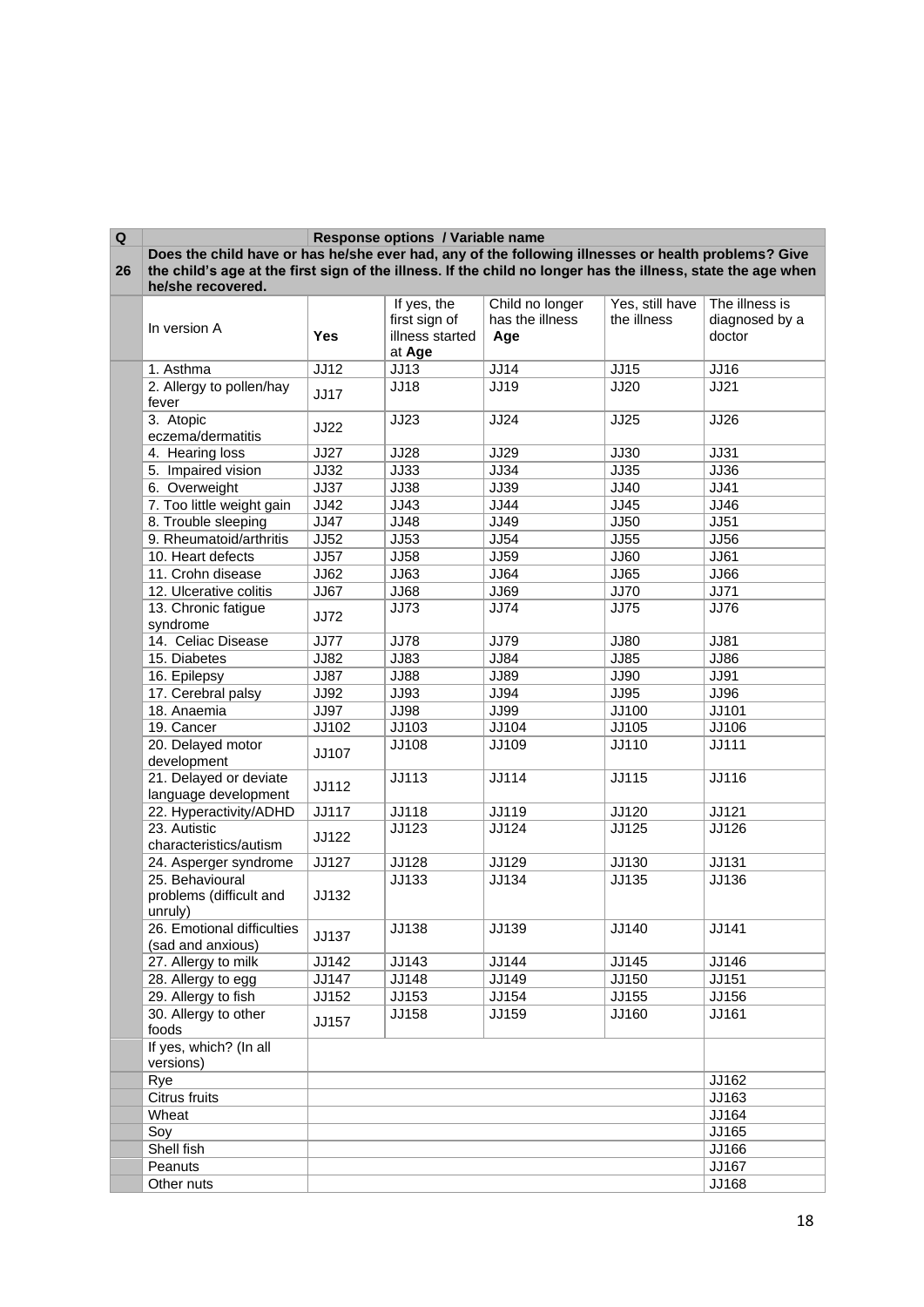### **2. Description of original questions:** MoBa specific single questions

 *Psychometric Information:* Not relevant.

*Base Reference/Primary Citation:* Not relevant.

#### **3. Rationale for choosing the questions:**

Questions were developed for MoBa to survey the history of the above-mentioned illnesses or health problems among 7-year-old children. Whether the child's illness has been confirmed by a doctor is meant as an indicator of reliability of the mothers' response.

#### **4. Revision during the data collection period:**

Version A contains a list of illnesses that differ from that in version B &C. The response columns are slightly different as well (see tables above).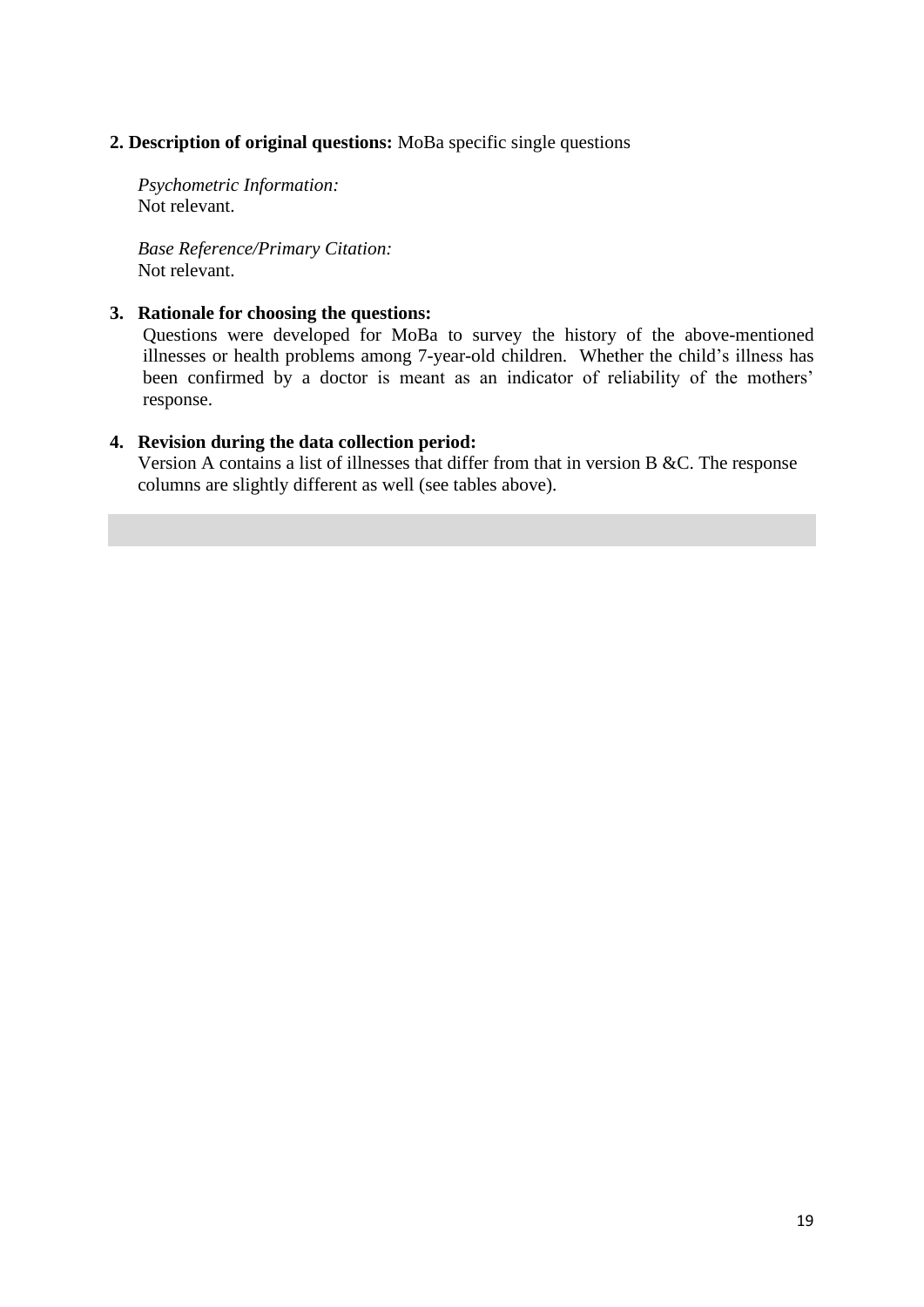### **27. Asthma**

#### <span id="page-19-0"></span>**1. Name of original questions:** Questions concerning asthma

| Q  |                                                                                                                      | <b>Response options</b> | Variable name |  |
|----|----------------------------------------------------------------------------------------------------------------------|-------------------------|---------------|--|
| 27 | During the last year, has the child used medication, spray, inhaler or other medications for treatment of<br>asthma? |                         |               |  |
|    |                                                                                                                      | 1-No                    | JJ169         |  |
|    |                                                                                                                      | 2-Yes                   |               |  |
|    | If $ves$                                                                                                             |                         |               |  |
|    | Name of medication used on a regular basis                                                                           |                         | JJ403         |  |
|    | Name of medication used during attacks                                                                               |                         | JJ404         |  |
|    | When did your child last use medications for asthma?                                                                 | 1-Yesterday             | JJ172         |  |
|    |                                                                                                                      | 2-Last 7 days           |               |  |
|    |                                                                                                                      | 3-Last month            |               |  |
|    |                                                                                                                      | 4-Last year             |               |  |

**2. Description of original questions:** MoBa specific single questions

 *Psychometric Information:* Not relevant.

*Base Reference/Primary Citation:* Not relevant.

#### **3. Rationale for choosing the questions:**

 Questions were developed to get information whether the child has been treated for asthma; if yes, names of medication and the time the child last used medication were asked to be provided.

#### **4. Revision during the data collection period:**

This section is not included in version A. No further revisions have been made.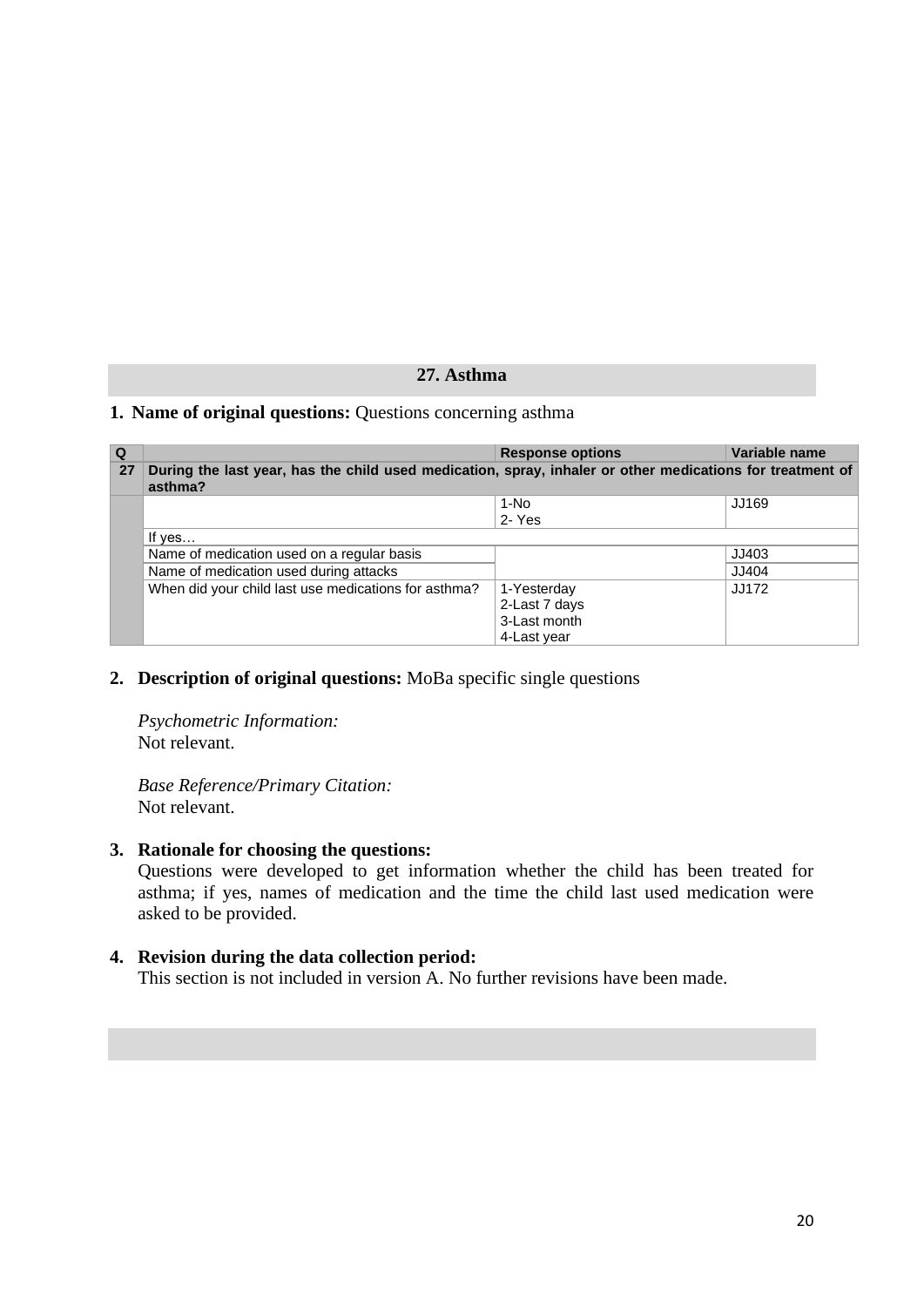### **28. Illnesses/health problems of acute nature**

<span id="page-20-0"></span>**1. Name of original questions:** Questions about the child's illnesses or health problems of acute nature

| $\overline{\mathbf{Q}}$ | Response options / Variable name                                           |                                                                                                   |                |                     |                                                  |  |
|-------------------------|----------------------------------------------------------------------------|---------------------------------------------------------------------------------------------------|----------------|---------------------|--------------------------------------------------|--|
| 28                      |                                                                            | Has the child ever had, or does the child have, any of the following symptoms or health problems? |                |                     |                                                  |  |
|                         | In version B & C                                                           | Has or has had<br>$1-NO$<br>2-Yes                                                                 | Before 3 years | 3 years or<br>older | Number of times<br>last 12 months<br>Number 0-99 |  |
|                         | 1. Tightness/wheezing/w<br>histling in the chest                           | JJ635                                                                                             | JJ492          | JJ493               | JJ494                                            |  |
|                         | 2. Night cough without a<br>cold                                           | JJ636                                                                                             | JJ184          | JJ495               | JJ187                                            |  |
|                         | 3. Tightness/wheezing in<br>the chest during or after<br>physical exercise | JJ637                                                                                             | JJ189          | JJ496               | JJ192                                            |  |
|                         | 4. Runny nose without a<br>cold                                            | JJ638                                                                                             | JJ194          | JJ497               | JJ197                                            |  |
|                         | 5. Itchy/runny eyes<br>without a cold                                      | JJ639                                                                                             | JJ199          | JJ498               | JJ202                                            |  |
|                         | 6. Itchy rash that has<br>come and gone for at<br>least 6 months           | JJ640                                                                                             | JJ204          | JJ499               | JJ207                                            |  |
|                         | 7. Hives/urticaria                                                         | JJ641                                                                                             | JJ501          | JJ502               | JJ503                                            |  |
|                         | 8. Stomach pains                                                           | JJ642                                                                                             | JJ209          | JJ504               | JJ212                                            |  |
|                         | 9. Migraine                                                                | JJ643                                                                                             | JJ214          | JJ505               | JJ217                                            |  |
|                         | 10. Other headache                                                         | JJ644                                                                                             | JJ219          | JJ506               | JJ222                                            |  |
|                         | 11. Diarrhoea                                                              | JJ645                                                                                             | JJ508          | JJ509               | JJ510                                            |  |
|                         | 12. Heartburn/acid reflux                                                  | JJ646                                                                                             | JJ512          | JJ513               | JJ514                                            |  |
|                         | 13. Ear infection                                                          | JJ647                                                                                             | JJ239          | JJ515               | JJ242                                            |  |
|                         | 14. Pneumonia/bronchitis                                                   | JJ648                                                                                             | JJ517          | JJ518               | JJ519                                            |  |
|                         | 15. Urinary tract<br>infection                                             | JJ649                                                                                             | JJ254          | JJ520               | JJ257                                            |  |
|                         | 16. Other                                                                  | JJ650                                                                                             | JJ274          | JJ521               | JJ277                                            |  |
|                         | Other, describe                                                            | JJ278                                                                                             |                |                     |                                                  |  |

Version A contains a list of illnesses that differ in some way from that in version B &C. The response columns are slightly different as well. See the table below: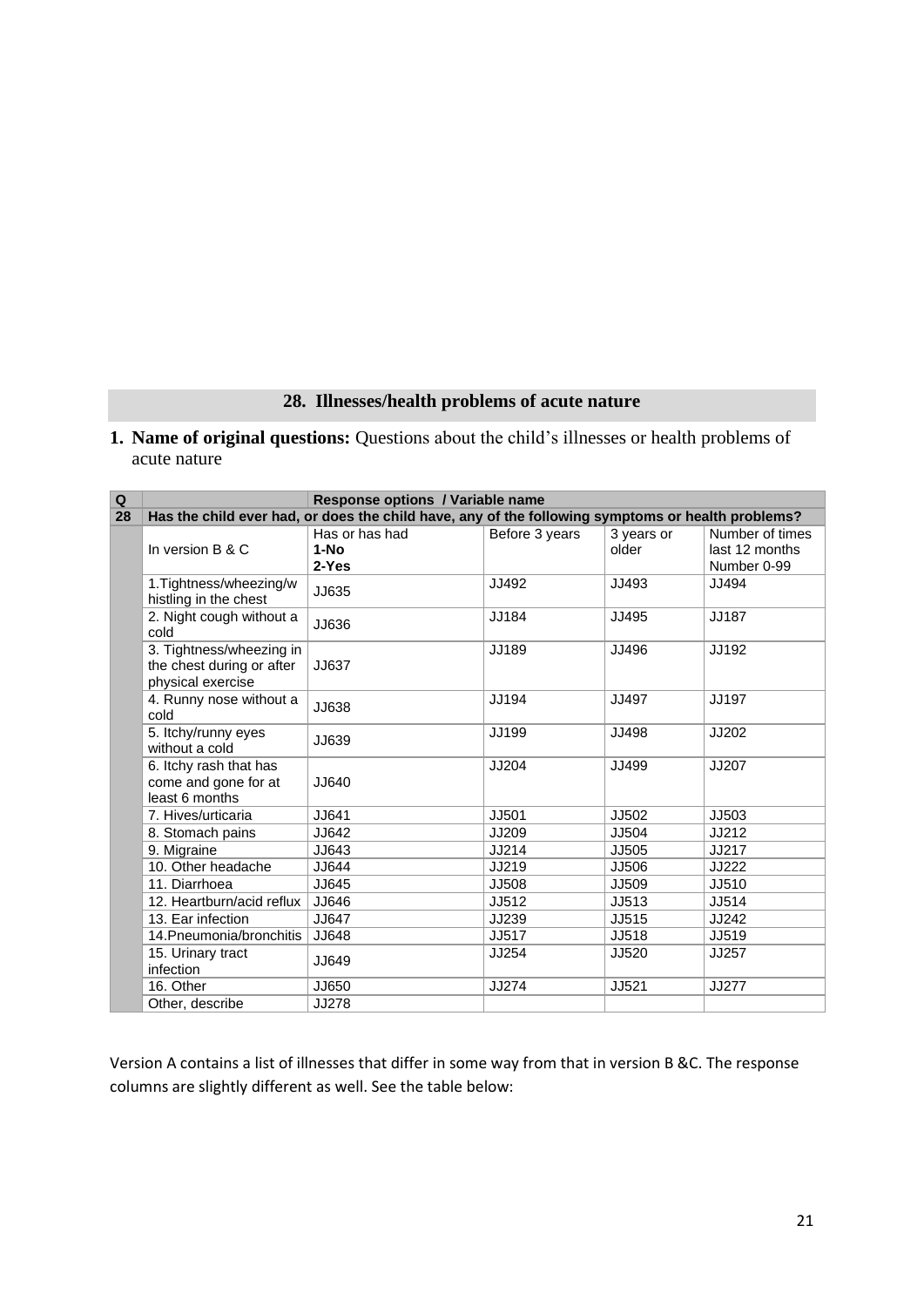| $\mathbf Q$     |                                                                            | Response options / Variable name                                                              |                       |            |          |                                                            |
|-----------------|----------------------------------------------------------------------------|-----------------------------------------------------------------------------------------------|-----------------------|------------|----------|------------------------------------------------------------|
| $6\phantom{1}6$ |                                                                            | Does the child have or has he/she ever had any of the following illnesses or health problems? |                       |            |          |                                                            |
|                 |                                                                            |                                                                                               | If yes, at what age   |            |          |                                                            |
|                 | Α                                                                          | Had symptoms<br>Yes.                                                                          | Before 3 years<br>old | $3-5$ year | 6-7 year | Number of times<br>in the last 12<br>months<br>Number 0-99 |
|                 | 1. Wheezing/whistling in<br>the chest                                      | JJ173                                                                                         | JJ174                 | JJ175      | JJ176    | <b>JJ177</b>                                               |
|                 | 2. Tightness in the chest                                                  | JJ178                                                                                         | JJ179                 | JJ180      | JJ181    | JJ182                                                      |
|                 | 3. Night cough without a<br>cold                                           | JJ183                                                                                         | JJ184                 | JJ185      | JJ186    | JJ187                                                      |
|                 | 4. Tightness/wheezing in<br>the chest during or after<br>physical exercise | JJ188                                                                                         | JJ189                 | JJ190      | JJ191    | JJ192                                                      |
|                 | 5. Runny nose without a<br>cold                                            | JJ193                                                                                         | JJ194                 | JJ195      | JJ196    | JJ197                                                      |
|                 | 6. Itchy/runny eyes<br>without a cold                                      | JJ198                                                                                         | JJ199                 | JJ200      | JJ201    | JJ202                                                      |
|                 | 7. Itchy rash that has<br>come and gone for at<br>least 6 months           | JJ203                                                                                         | JJ204                 | JJ205      | JJ206    | JJ207                                                      |
|                 | 8. Stomach pains                                                           | JJ208                                                                                         | JJ209                 | JJ210      | JJ211    | JJ212                                                      |
|                 | 9. Migraine                                                                | JJ213                                                                                         | JJ214                 | JJ215      | JJ216    | JJ217                                                      |
|                 | 10. Other headache                                                         | JJ218                                                                                         | JJ219                 | JJ220      | JJ221    | JJ222                                                      |
|                 | 11. Vomiting or<br>diarrhoea                                               | JJ223                                                                                         | JJ224                 | JJ225      | JJ226    | JJ227                                                      |
|                 | 12. Fever cramps                                                           | JJ228                                                                                         | JJ229                 | JJ230      | JJ231    | JJ232                                                      |
|                 | 13. Throat infection                                                       | JJ233                                                                                         | JJ234                 | JJ235      | JJ236    | JJ237                                                      |
|                 | 14. Ear infection                                                          | JJ238                                                                                         | JJ239                 | JJ240      | JJ241    | JJ242                                                      |
|                 | 15. Bronchitis                                                             | JJ243                                                                                         | JJ244                 | JJ245      | JJ246    | JJ247                                                      |
|                 | 16. Pneumonia                                                              | JJ248                                                                                         | JJ249                 | JJ250      | JJ251    | JJ252                                                      |
|                 | 17. Urinary tract<br>infection                                             | JJ253                                                                                         | JJ254                 | JJ255      | JJ256    | JJ257                                                      |
|                 | 18. Bone fractures                                                         | JJ258                                                                                         | JJ259                 | JJ260      | JJ261    | JJ262                                                      |
|                 | 19. Other injuries                                                         | JJ263                                                                                         | JJ264                 | JJ265      | JJ266    | JJ267                                                      |
|                 | 20. Meningitis                                                             | JJ268                                                                                         | JJ269                 | JJ270      | JJ271    | JJ272                                                      |
|                 | 21. Other symptoms or<br>illnesses (diseases?)                             | JJ273                                                                                         | JJ274                 | JJ275      | JJ276    | <b>JJ277</b>                                               |
|                 | Other, describe                                                            | <b>JJ278</b>                                                                                  |                       |            |          |                                                            |

### **2. Description of original questions:** MoBa specific single questions

 *Psychometric Information:* Not relevant.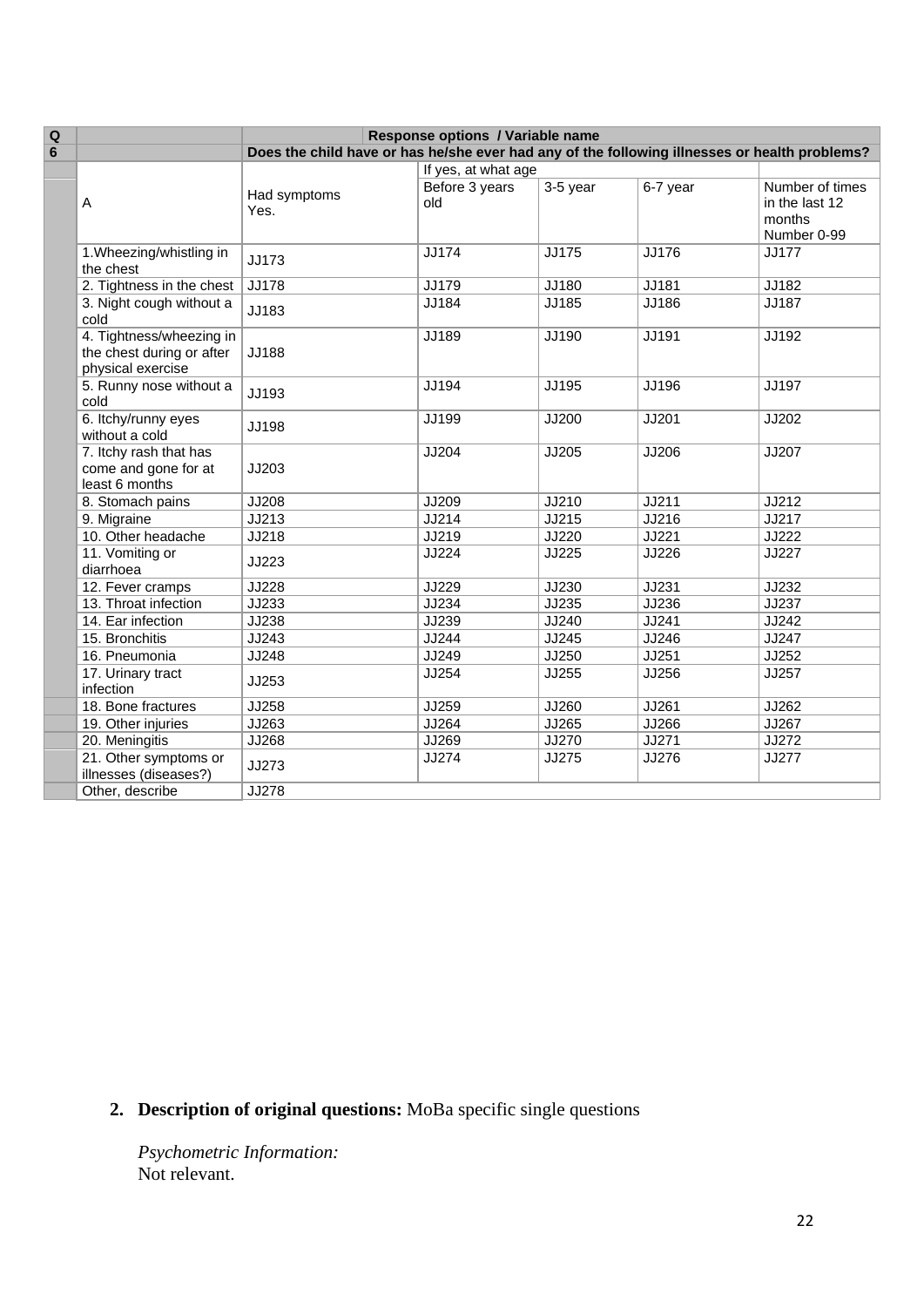*Base Reference/Primary Citation:* Not relevant.

#### **3. Rationale for choosing the questions:**

Questions were developed for MoBa to survey the occurrence of the illnesses or health problems of more acute nature among 7-year-old children.

#### **4. Revision during the data collection period:**

Version A contains a list of illnesses that differ from that in version B &C. The response columns are slightly different as well (see tables above).

# <span id="page-22-0"></span>**The child's diet**

#### **29. Food supplements**

### **1. Name of original questions:** Questions about the child's food supplements

| Q                             |                                                                                                                  | Response options / Variable name |                 |  |  |
|-------------------------------|------------------------------------------------------------------------------------------------------------------|----------------------------------|-----------------|--|--|
| 29                            | Does your child take any of the following dietary supplements? (Enter a cross for each line, for both frequency, |                                  |                 |  |  |
|                               | amount and write brand name)                                                                                     |                                  |                 |  |  |
|                               |                                                                                                                  | No. of times per week            | Amount per time |  |  |
|                               |                                                                                                                  | $1) 6-7$                         | 1)1tsp          |  |  |
|                               |                                                                                                                  | $2)$ 4-5                         | 2)1childsp      |  |  |
|                               |                                                                                                                  | $3)1 - 3$                        | 3)1dessertsp    |  |  |
|                               |                                                                                                                  | 4) < 1                           |                 |  |  |
|                               | <b>Liquid supplements</b>                                                                                        | 5)0                              |                 |  |  |
|                               | 1. Cod liver oil                                                                                                 | JJ522                            | JJ523           |  |  |
|                               | 2. Omega 3,                                                                                                      | JJ524                            | JJ525           |  |  |
| JJ611<br>Omega 3, brand name: |                                                                                                                  |                                  |                 |  |  |
|                               | 3. Sanasol/Biovit                                                                                                | <b>JJ527</b>                     | JJ528           |  |  |
|                               | 4. Other liquid dietary supplement                                                                               | JJ529                            | JJ530           |  |  |
|                               | Other liquid dietary supplement, brand name:                                                                     | JJ612                            |                 |  |  |
|                               | <b>Capsules/tablets</b>                                                                                          |                                  |                 |  |  |
|                               | 1. Omega 3                                                                                                       | JJ532                            | JJ533           |  |  |
|                               | Omega 3, brand name:                                                                                             | JJ613                            |                 |  |  |
|                               | 2. Cod liver oil                                                                                                 | JJ535                            | JJ536           |  |  |
|                               | 3. Multivitamins                                                                                                 | JJ537                            | JJ538           |  |  |
|                               | Multivitamins, brand name:                                                                                       | JJ406                            |                 |  |  |
|                               | 4. Fluoride tablets                                                                                              | JJ539                            | JJ540           |  |  |
|                               | 5. Other dietary supplements                                                                                     | JJ541                            | JJ542           |  |  |
|                               | Other dietary supplements, brand name:                                                                           | JJ407                            |                 |  |  |

#### **2. Description of original questions:** MoBa specific single questions

 *Psychometric Information:* Not relevant.

*Base Reference/Primary Citation:*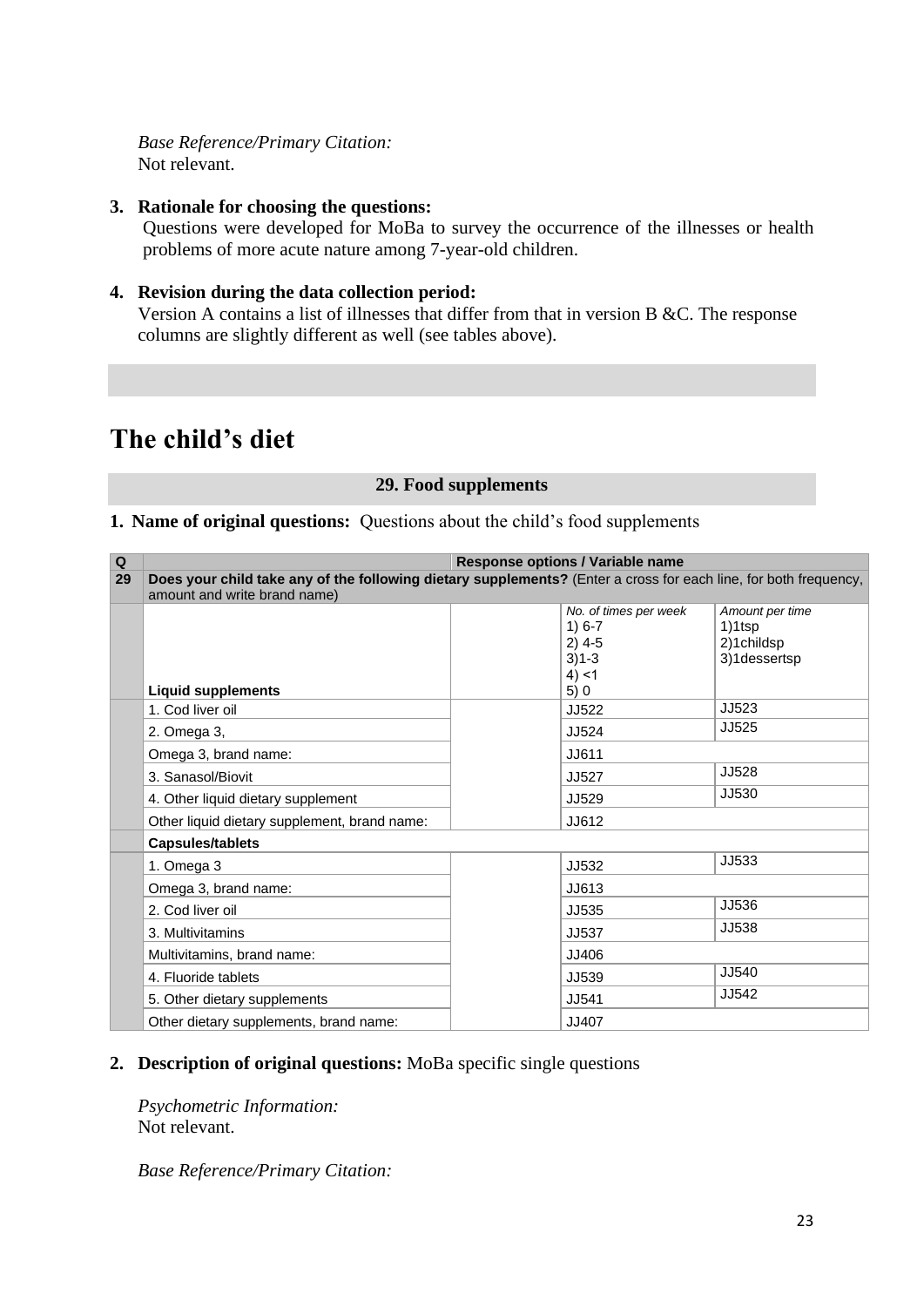Not relevant.

- **3. Rationale for choosing the questions:** These questions were developed for the purpose of surveying what dietary supplements are used among 7-year-old children.
- **4. Revision during the data collection period:** No revisions have been made.

#### **30. Bread/crisp bread**

#### <span id="page-23-0"></span>**1. Name of original questions:** Questions about the child's consumption of bread/crisp bread

| Q  |                                                                           | <b>Response options</b> | Variable name |
|----|---------------------------------------------------------------------------|-------------------------|---------------|
| 30 | How many slices of bread/crisp bread does your child usually eat per day? |                         |               |
|    | White bread                                                               |                         | JJ339         |
|    | Medium refined grain bread                                                |                         | JJ340         |
|    | Whole grain                                                               | Number 0-99             | JJ341         |
|    | Crisp bread                                                               |                         | JJ342         |

#### **2. Description of original questions:** MoBa specific single questions

 *Psychometric Information:* Not relevant.

*Base Reference/Primary Citation:* Not relevant.

- **3. Rationale for choosing the questions:** Questions were developed to get information about the child's consumption of bread/crisp bread per day.
- **4. Revision during the data collection period:** No revisions have been made.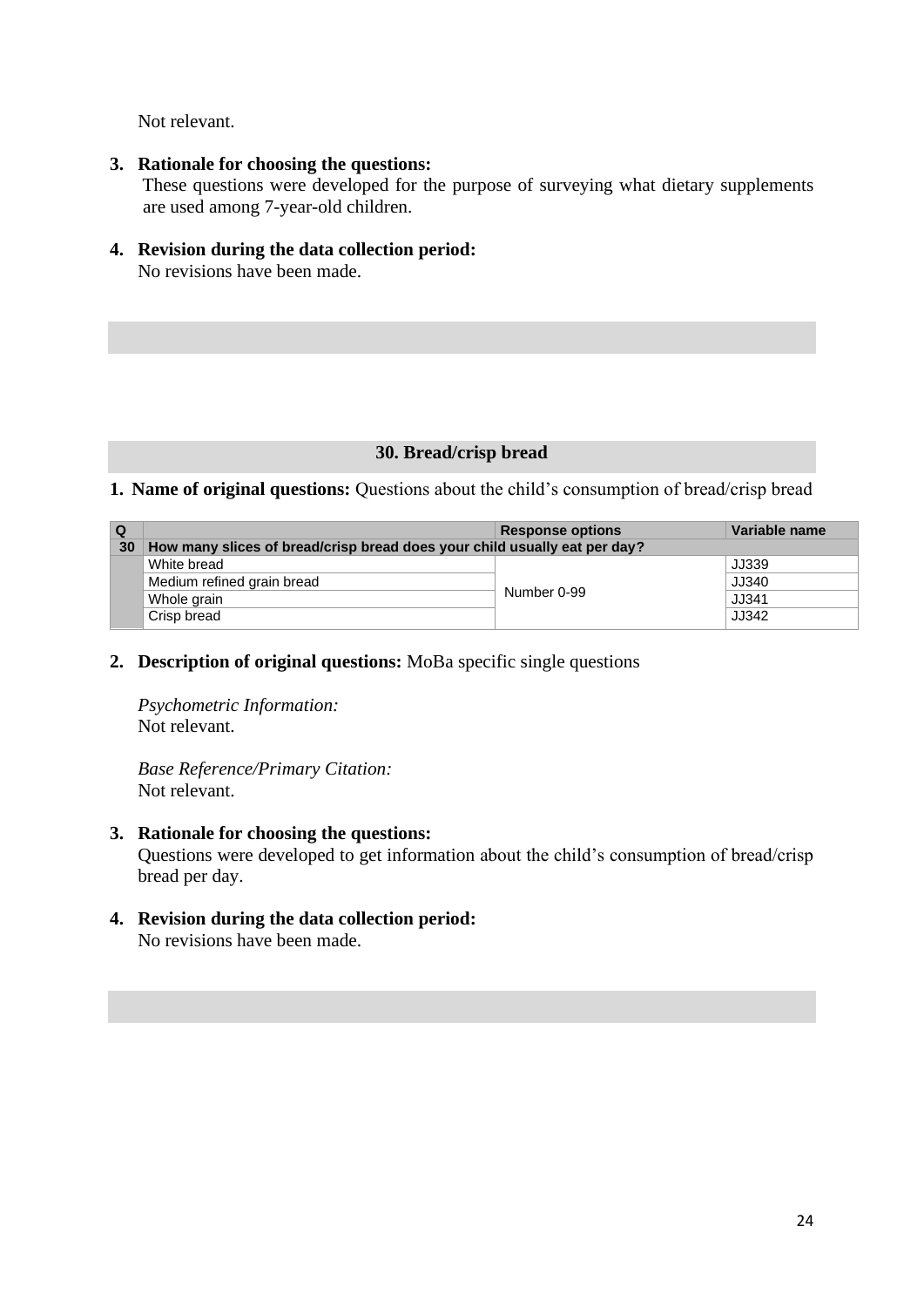### **31. Food items**

## <span id="page-24-0"></span>**1. Name of original questions:** Questions about the child's consumption of food items

| $\overline{\mathbf{Q}}$ |                                                      | <b>Response options</b>   | Variable name  |
|-------------------------|------------------------------------------------------|---------------------------|----------------|
| 31                      | How often does your child usually eat the following? |                           |                |
|                         | Carrot                                               |                           | JJ376          |
|                         | Cabbage, cauliflower, broccoli<br>Lettuce            |                           | JJ378<br>JJ543 |
|                         | Potatoes                                             |                           | JJ374          |
|                         | Other vegetables                                     |                           | JJ381          |
|                         | Oranges, clementine                                  |                           | JJ382          |
|                         | Apple, pear, grapes                                  |                           | JJ544          |
|                         | Banana                                               |                           | JJ383          |
|                         | Other fresh fruit or berries                         |                           | JJ386          |
|                         | Ecologically grown fruits/vegetables                 |                           | JJ387          |
|                         | Sliced meat, liver pate, bologna or similar          |                           | JJ344          |
|                         | Fish spread, including roe                           |                           | JJ345          |
|                         | Cheese (white/brown), cheese spread                  |                           | JJ343          |
|                         | Jam                                                  |                           | JJ545          |
|                         | Chocolate and nut spread                             | 1) Never/seldom           | JJ348          |
|                         | Peanut butter                                        |                           | JJ546          |
|                         | Cornflakes, Honeycorn, Frosties or similar           | 2) 1-3 times per month    | JJ349          |
|                         | Muesli/oatmeal                                       | 3) 1-2 times per week     | JJ547          |
|                         | Yogurt (all types)                                   |                           | JJ548          |
|                         | Egg                                                  | 4) 3-4 times per week     | JJ346          |
|                         | Rice, spaghetti, pasta                               | 5) 5-6 times per week     | JJ375          |
|                         | Fatty fish (salmon, mackerel, herring)               |                           | JJ364          |
|                         | Other fish (cod, Pollock or similar)                 | 6) 1 time or more per day | JJ365          |
|                         | Fish balls/fish pudding or similar                   |                           | JJ366          |
|                         | Shell fish                                           |                           | JJ549          |
|                         | Pure meat (chops, steak etc.)                        |                           | JJ550          |
|                         | Pizza                                                |                           | JJ371          |
|                         | Processed meats (beef-patties, sausages, meat balls) |                           | JJ551          |
|                         | Vegetarian dishes                                    |                           | JJ373          |
|                         | Pancakes                                             |                           | JJ372          |
|                         | Sweet buns/waffles/cakes                             |                           | JJ388          |
|                         | Ice cream and milk based desserts                    |                           | JJ389          |
|                         | Chocolate, sweets/candy                              |                           | JJ390          |
|                         | Peanuts                                              |                           | JJ391          |
|                         | Other nuts                                           |                           | JJ552          |
|                         | Potato crisps or similar                             |                           | JJ392          |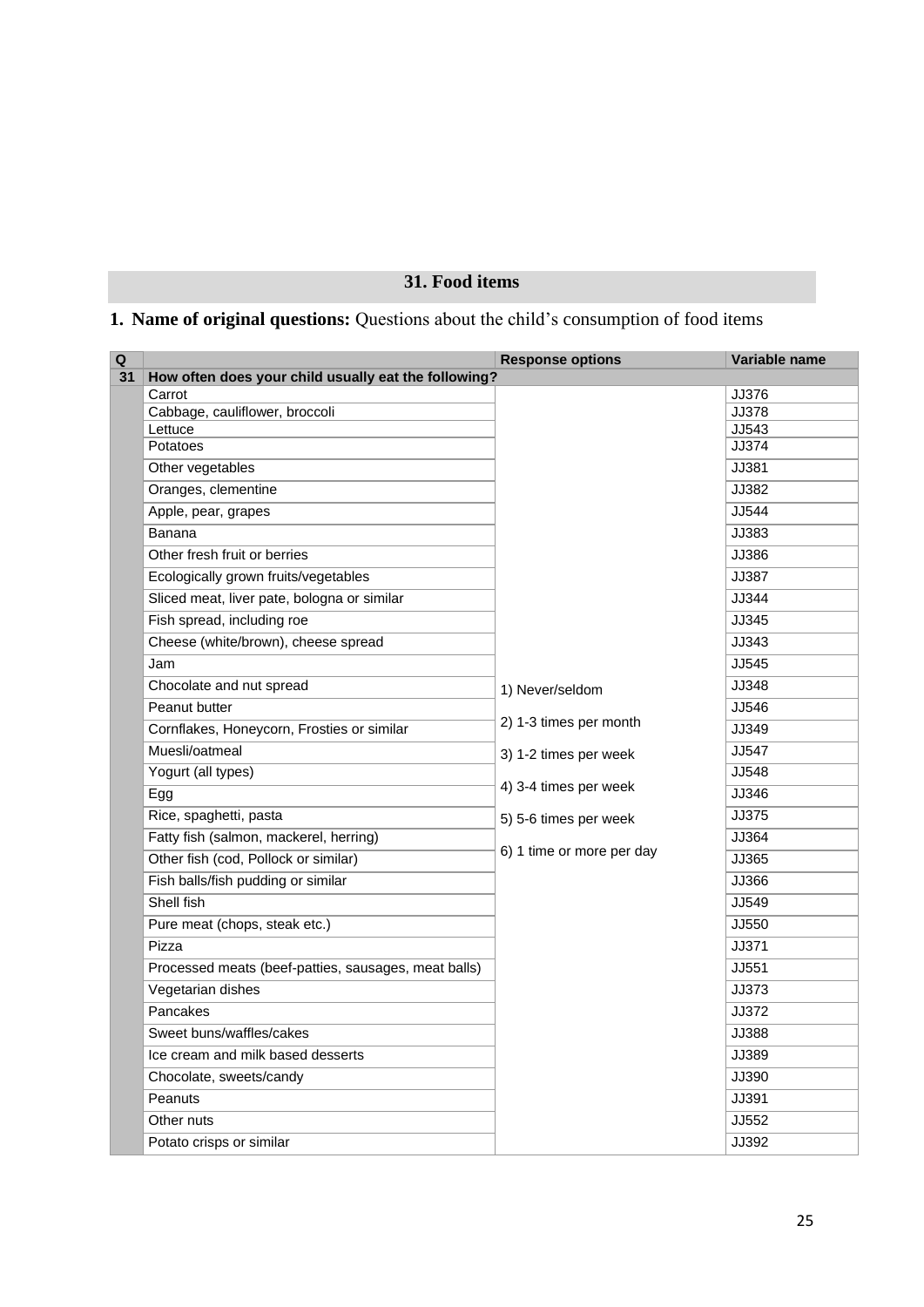**2. Description of original questions:** MoBa specific single questions based on Diet History Questionnaire (DHQ), which uses an embedded question approach directed by Fran Thompson and Amy Subar at the National Cancer Institute, USA (http://appliedresearch. cancer.gov/archive/#dhq2--dhq2\_pastyear.pdf).

 *Psychometric Information:* Not relevant.

*Base Reference/Primary Citation:* Not relevant.

#### **3. Rationale for choosing the questions:**

 These questions can be used as a measure of children's intake for nutrients through food consumption.

#### **4. Revision during the data collection period:**

In version A, the food items are put into different categories (i.e. Topping and Cereals; Dinner; Vegetables and Fruits; Candy and snacks). Each category appears as an individual question. In addition, the food items 'Swedes' 'Spinach, green beans' 'peas' that are in version A are deleted in version B&C. Foot item 'Lettuce' is added in version B&C. The two food items 'Apple, pear' 'Grapes, melon' in version A are put into one item, namely 'Apple, pear, grapes.'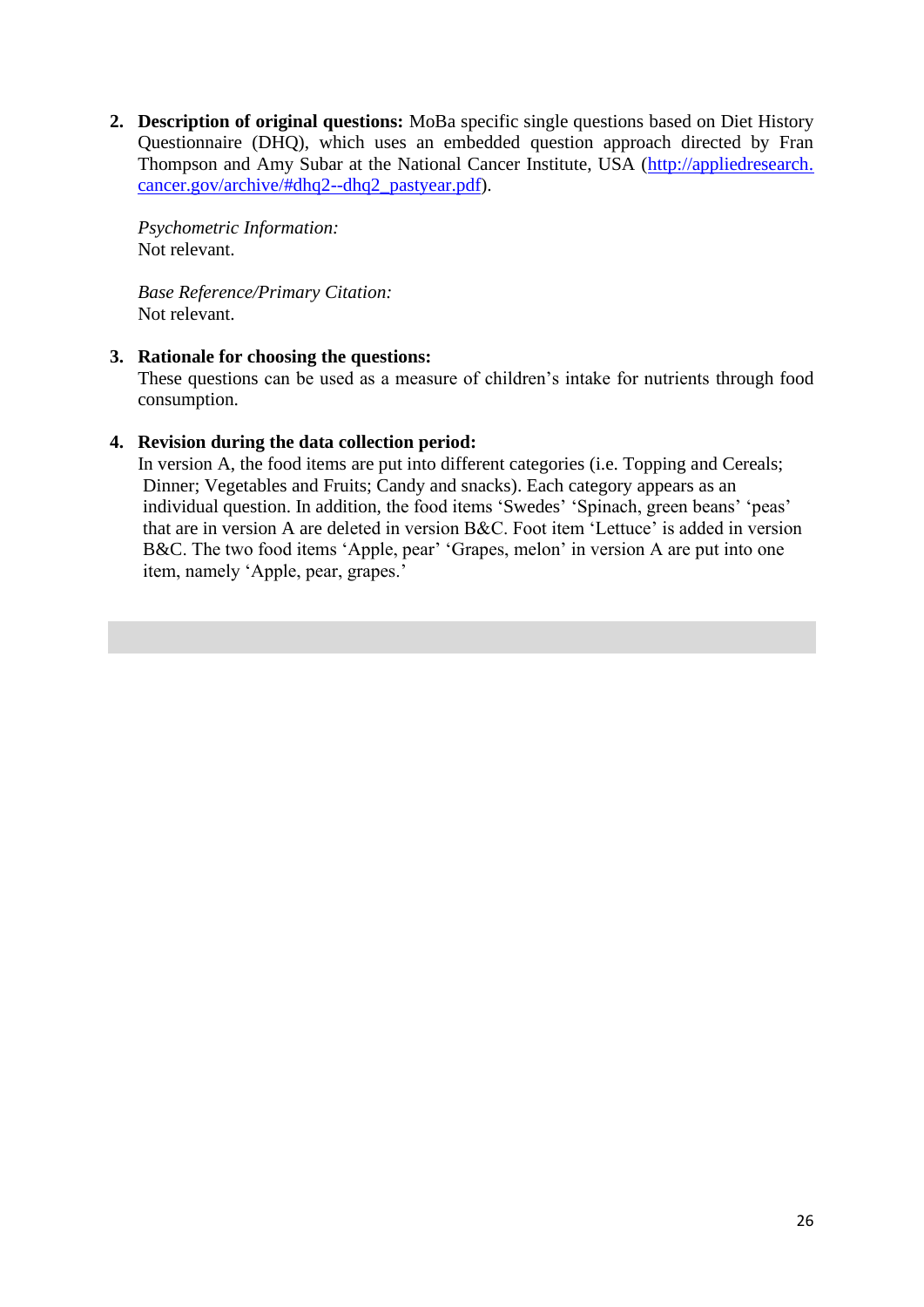#### **32. Beverage**

#### <span id="page-26-0"></span>**1. Name of original questions:** Questions about the child's beverage consumption

| Q               |                                                        | <b>Response options</b>      | Variable name |
|-----------------|--------------------------------------------------------|------------------------------|---------------|
| 32 <sub>2</sub> | How often does your child usually drink the following? |                              |               |
|                 | Whole fat milk (sweet/sour)                            |                              | JJ353         |
|                 | Low fat-and skimmed milk                               | 1) Never/seldom              | JJ354         |
|                 | Chocolate milk                                         |                              | JJ355         |
|                 | Biola/Cultured milk                                    | 2) 1-3 glasses per month     | JJ356         |
|                 | Orange juice, other juice                              |                              | JJ357         |
|                 | Apple nectar/other nectar                              | 3) 1-3 glasses per week      | JJ358         |
|                 | Diluting squash with added sugar                       | 4) 4-6 glasses per week      | JJ359         |
|                 | Artificially sweetened diluting squash                 |                              | JJ360         |
|                 | Sodas with sugar (Coke or similar)                     | 5) 1-3 glasses per day       | JJ361         |
|                 | Diet sodas                                             | 6) 4 glasses or more per day | JJ362         |
|                 | Water                                                  |                              | JJ363         |

**2. Description of original questions:** MoBa specific single questions based on Diet History Questionnaire (DHQ), which uses an embedded question approach directed by Fran Thompson and Amy Subar at the National Cancer Institute, USA (http://appliedresearch. cancer.gov/archive/#dhq2--dhq2\_pastyear.pdf).

 *Psychometric Information:* Not relevant.

*Base Reference/Primary Citation:* Not relevant.

**3. Rationale for choosing the questions:**

 These questions can be used as a measure of children's intake for nutrients through beverage consumption.

#### **4. Revision during the data collection period:**

The food item 'Diet sodas' in version B & C replaces 'Sodas artificial sweetened (Pepsi max or similar)' in version A. No further revisions have been made.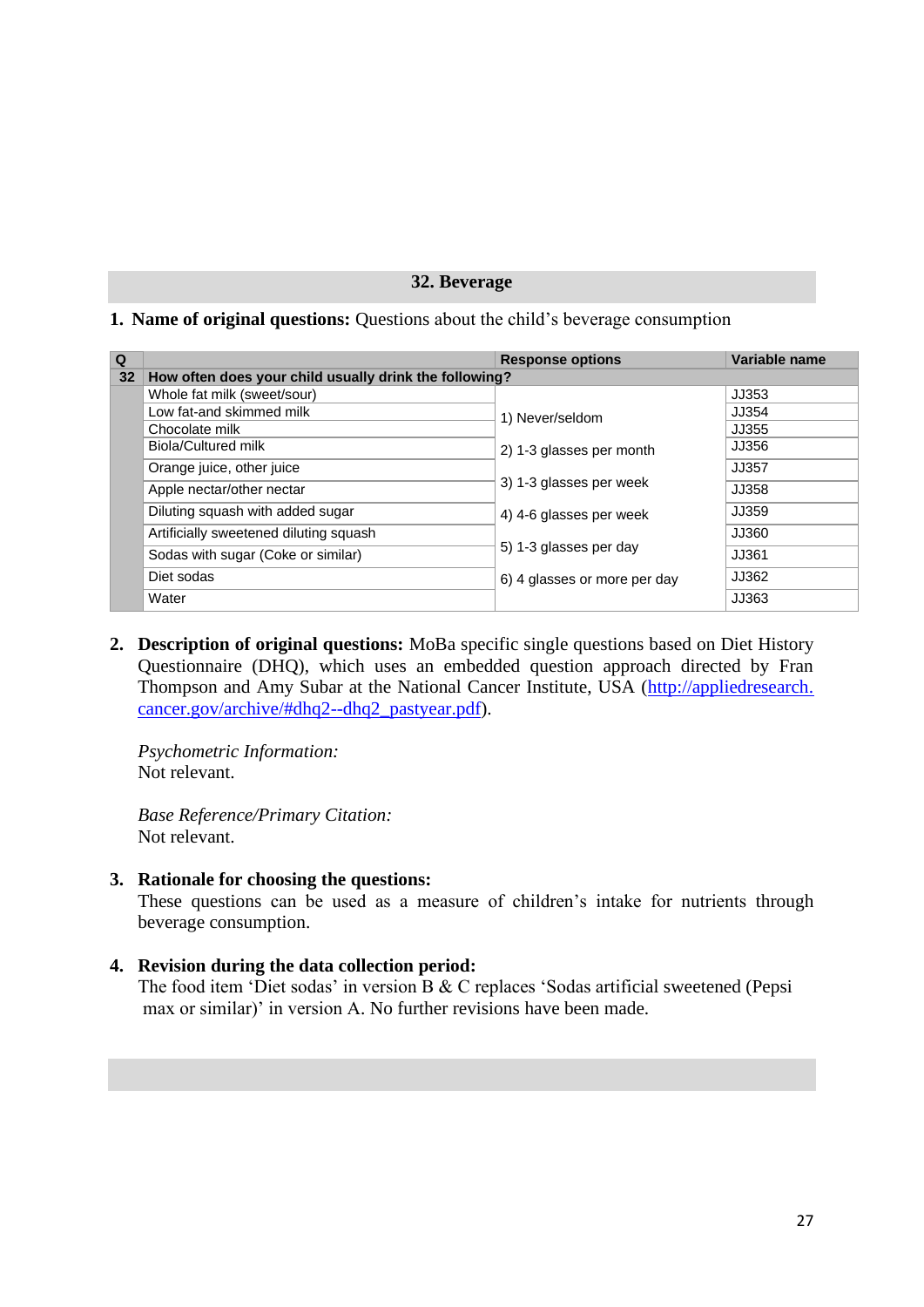### **33-37. The child's dental health**

### <span id="page-27-0"></span>**1. Name of original questions:** Five questions about the child's dental health

| Q                       | <b>Response options</b>                                                         |                              | Variable name |  |  |
|-------------------------|---------------------------------------------------------------------------------|------------------------------|---------------|--|--|
| 33                      | How old was the child when he/she lost his/her first milk tooth?                |                              |               |  |  |
|                         |                                                                                 | 1- Age: $\frac{ }{ }$        | JJ332         |  |  |
|                         |                                                                                 | 2- Don't remember            | JJ333         |  |  |
|                         |                                                                                 | 3- Hasn't lost one yet       | JJ334         |  |  |
|                         | How old was the child when he/she got his/her first milk tooth?                 |                              |               |  |  |
| Only<br>in<br>version A |                                                                                 | 1- Age: $\frac{1}{2}$        | JJ330         |  |  |
|                         |                                                                                 | 2- Don't remember            | JJ331         |  |  |
| 34                      | How often are the child's teeth brushed by the child or others?                 |                              |               |  |  |
|                         |                                                                                 | 1- Twice daily or more often | JJ335         |  |  |
|                         |                                                                                 | 2- Once daily                |               |  |  |
|                         |                                                                                 | 3- Sometimes                 |               |  |  |
|                         | 4- Never/seldom                                                                 |                              |               |  |  |
| 35                      | Have any cavities or early stages for cavities been found in the child's teeth? |                              |               |  |  |
| In $B & C$              |                                                                                 | $1 - No$<br>2- Yes           | JJ553         |  |  |
|                         |                                                                                 |                              |               |  |  |
|                         | Has the child got filling in some of his/her teeth?                             |                              |               |  |  |
| In version A            |                                                                                 | $1 - No$                     | JJ337         |  |  |
|                         |                                                                                 | 2-Yes                        |               |  |  |
| 36                      | Does the child get help to brush his/her teeth?                                 |                              |               |  |  |
|                         |                                                                                 | 1- Twice daily or more often | JJ554         |  |  |
|                         |                                                                                 | 2- Once daily                |               |  |  |
|                         |                                                                                 | 3- Sometimes                 |               |  |  |
|                         | 4- Never/seldom                                                                 |                              |               |  |  |
| 37                      | Does the child use dental floss (with help)?                                    |                              |               |  |  |
| In $B & C$              |                                                                                 | 1- Once daily                | JJ555         |  |  |
|                         |                                                                                 | 2- Sometimes                 |               |  |  |
|                         |                                                                                 | 3- Never/seldom              |               |  |  |
|                         | Does the child use fluoride tablets?                                            |                              |               |  |  |
| In version A            |                                                                                 | $1-NO$                       | JJ338         |  |  |
|                         |                                                                                 | 2-Yes                        |               |  |  |
|                         |                                                                                 | 3-Sometimes                  |               |  |  |

### **2. Description of original questions:** MoBa specific single questions

 *Psychometric Information:* Not relevant.

*Base Reference/Primary Citation:* Not relevant.

- **3. Rationale for choosing the questions:** Questions were developed to get information about the child's dental health.
- **4. Revision during the data collection period:**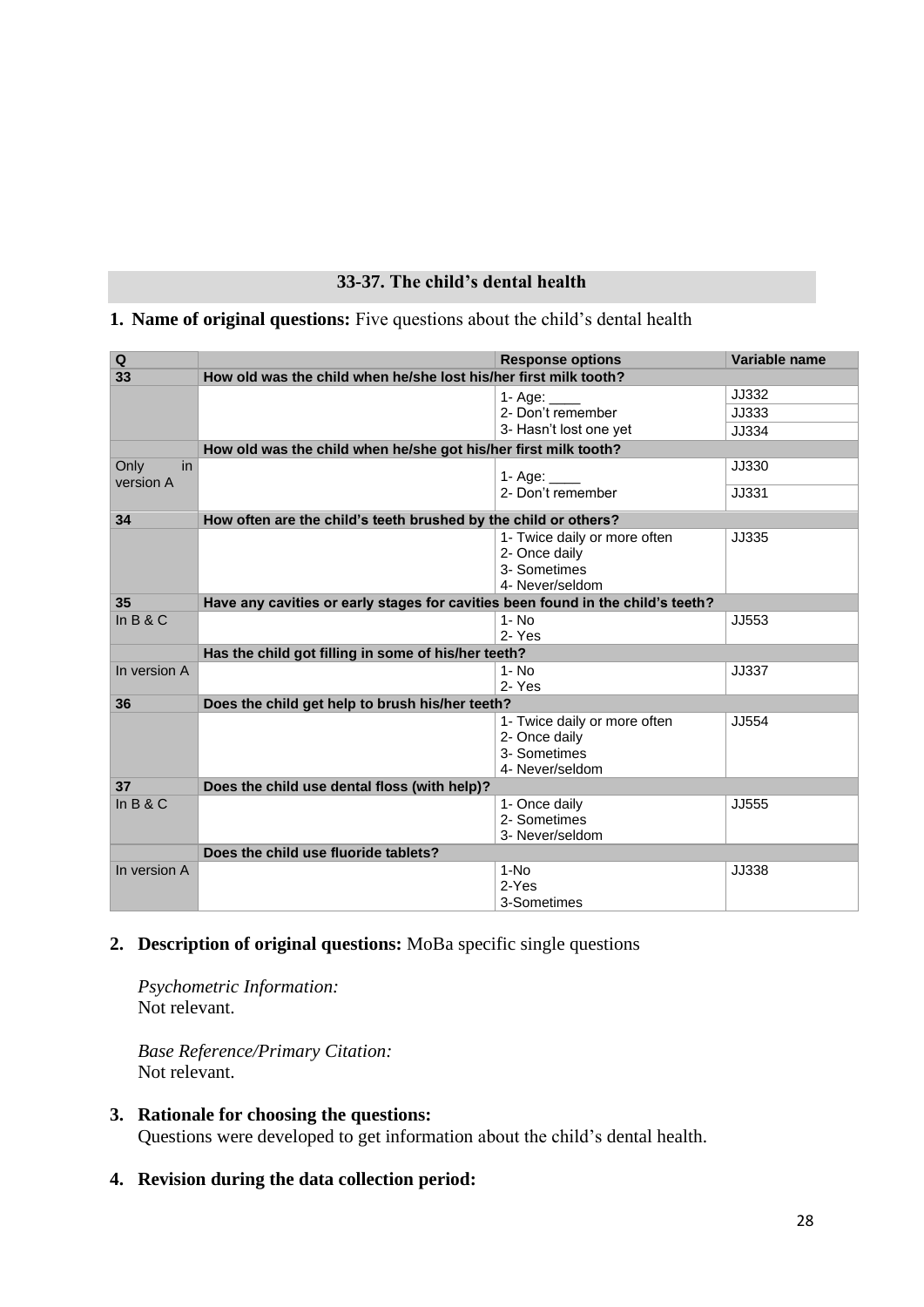Some revisions have been made from version A to versions B&C (see table above). In addition, question 36 has three response options in version A: 'Daily', 'many times per week', 'Never/seldom,' whereas in B&C it has four response options.

# <span id="page-28-0"></span>**The child's mother's health problems**

#### **38. History of illnesses/health problems**

**1. Name of original questions:** Questions about the woman's illnesses or health problems

| $\Omega$ | Response options / Variable name                                                |            |                           |                        |                                   |                                        |
|----------|---------------------------------------------------------------------------------|------------|---------------------------|------------------------|-----------------------------------|----------------------------------------|
| 38       | Do you or have you ever had, any of the following illnesses or health problems? |            |                           |                        |                                   |                                        |
|          |                                                                                 |            | Confirmed by<br>a doctor? | Symptoms<br>started at | <b>Symptoms</b><br>the last year? | Used medication<br>for this during the |
|          |                                                                                 | <b>Yes</b> |                           | Age                    | 1-No                              | last 12 months?                        |
|          |                                                                                 |            | Yes                       |                        | $2-Yes$                           | Yes                                    |
|          | 1. Asthma                                                                       | JJ556      | <b>JJ557</b>              | JJ558                  | JJ559                             | JJ560                                  |
|          | 2. Pollen allergy/hay<br>fever                                                  | JJ561      | JJ562                     | JJ563                  | JJ564                             | JJ565                                  |
|          | 3.<br>Tightness/wheezing/whi<br>stling in chest                                 | JJ566      | JJ567                     | JJ568                  | JJ569                             | JJ570                                  |

### **2. Description of original questions:** MoBa specific single questions

 *Psychometric Information:* Not relevant.

*Base Reference/Primary Citation:* Not relevant.

### **3. Rationale for choosing the questions:**

Questions were developed for MoBa to survey the history of the asthma, pollen allergy/hay fever, and tightness/wheezing/whistling in chest among the mothers. Whether the women's illness has been confirmed by a doctor is meant as an indicator of reliability of her response.

### **4. Revision during the data collection period:**

<span id="page-28-1"></span>This section is not included in version A. No further revisions have been made.

#### **39-40. Food allergy**

**1. Name of original questions:** Questions about the woman's food allergy

| $\Omega$ |                                                    | Response options / Variable name |       |  |  |
|----------|----------------------------------------------------|----------------------------------|-------|--|--|
| 39       | Do you have, or have you ever had, a food allergy? |                                  |       |  |  |
|          |                                                    | 1-No                             | JJ571 |  |  |
|          |                                                    | 2-Yes                            |       |  |  |
|          |                                                    | 3-Don't know                     |       |  |  |